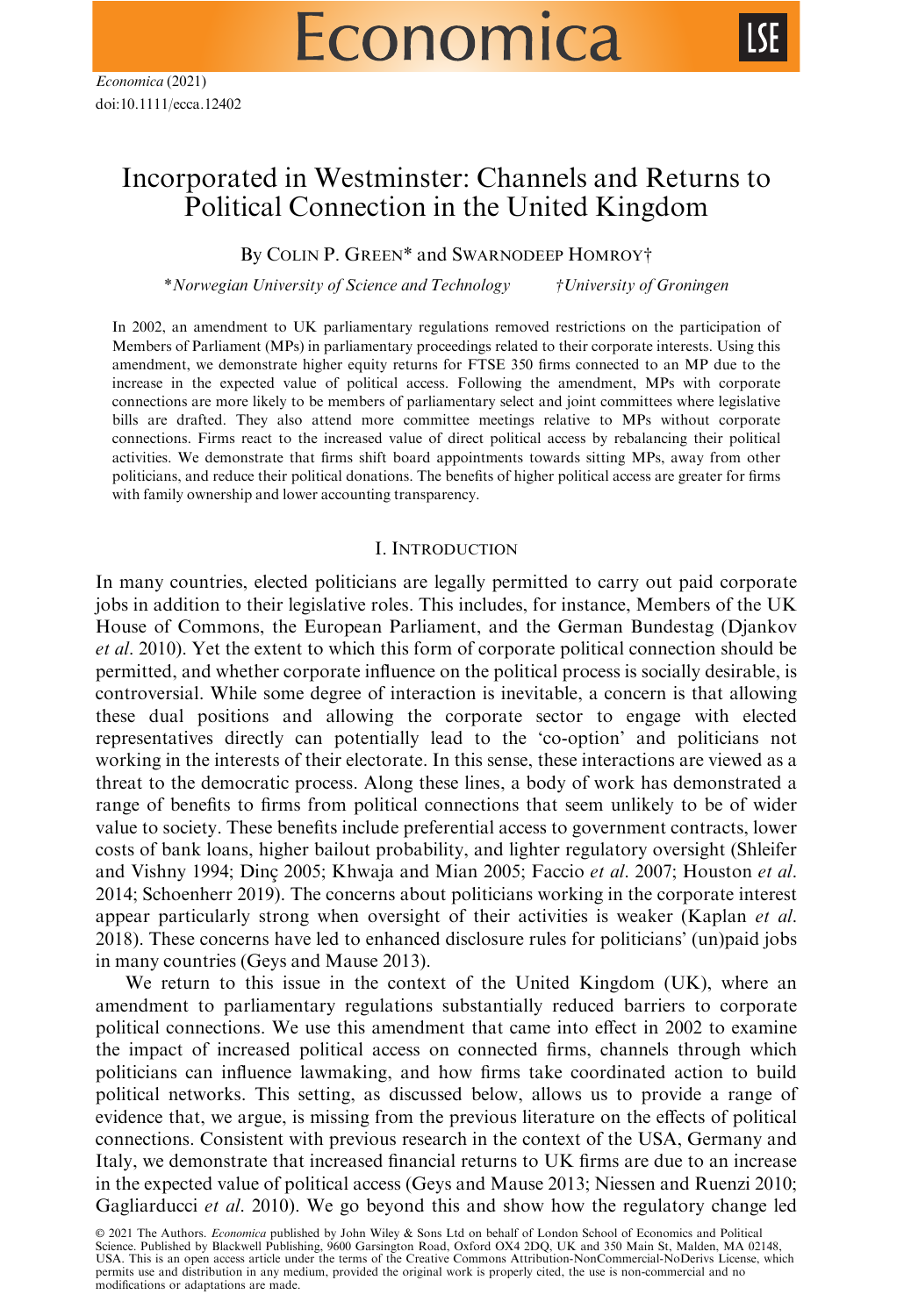#### 2 ECONOMICA [XXXX

politicians to change their parliamentary activities in ways that are consistent with the interests of their corporate affiliations. Furthermore, we provide evidence that suggests that indirect political strategies (political donations) and direct political access (board appointment of MPs) are substitutes in broader corporate political strategies. Finally, we provide suggestive evidence on the social desirability of increased political access for firms.

The focus of our analysis is an amendment to the UK parliamentary regulations that removed the restrictions on parliamentary activities of MPs with corporate interests. Historically, there has been a range of specific restrictions in the House of Commons that limited the parliamentary activities of MPs who held directorships on corporate boards. Notably, under a Resolution of the House (1995), MPs could not themselves or urge other members to advocate or initiate any matter on behalf of an outside body or individual with whom the MP had a financial relationship. This regulation did not prevent MPs from being appointed as directors on corporate boards or taking up consultancy roles. However, this regulation restricted MPs on corporate boards from initiating parliamentary debates on issues that could reasonably be related to the corporation's activities in which they have business interests. It also de facto restricted MPs with corporate affiliations from being included in parliamentary select and joint committees, which play central roles in developing legislation in the UK. On 14 May 2002, the 1995 Resolution was amended (HC 841 (2001–02)). Through this amendment, restrictions on the participation of MPs with outside jobs in parliamentary proceedings were withdrawn. We use this amendment to examine the returns to political connections for FTSE 350 firms with MPs on their corporate boards at the time of the amendment.<sup>1</sup>

We argue that this amendment to the UK parliamentary regulation presents a setting akin to a natural experiment. With effect from 14 May 2002, MPs with outside business interests could initiate parliamentary proceedings on issues related to their registered outside interests.<sup>2</sup> In the short run, this amendment increased the value of existing connections through, for instance, informational advantages and/or more direct access to political decision-making for firms that are connected to an MP. As we show later, there was no sample attrition from the control to the treatment group in the few days surrounding the amendment. Therefore the amendment provides a unique lens to estimate the short-run market returns to political connections. Before the amendment, it is likely that any benefits of MP connections (skills of the MPs or influence) were already reflected in the equity prices of the connected firms compared to unconnected firms. Therefore any abnormal equity returns for the politically connected firm around 14 May 2002 should capture the firms' returns from informational advantages and more direct influence on the legislative process. Using two alternative identification approaches, an event study approach of abnormal returns for connected firms in narrow windows around the change in parliamentary legislation, $3$  and a conventional difference-indifference (DiD) in the long-term value of politically connected firms, we demonstrate value gains to firms with MPs on the board relative to unconnected firms following the amendment. Connected firms experienced approximately 1.3% higher abnormal returns compared to a control group of firms with no political connections around announcing the change in legislation. Controlling for the post-amendment stability of the control group, we also find a 4–5% increased shareholder value for politically connected firms over the following three years.

We then seek to examine how MPs with corporate affiliations change their parliamentary activities and firms change their activities related to political appointments. First, we analyse  $ex$  post appointments to investigate the effect of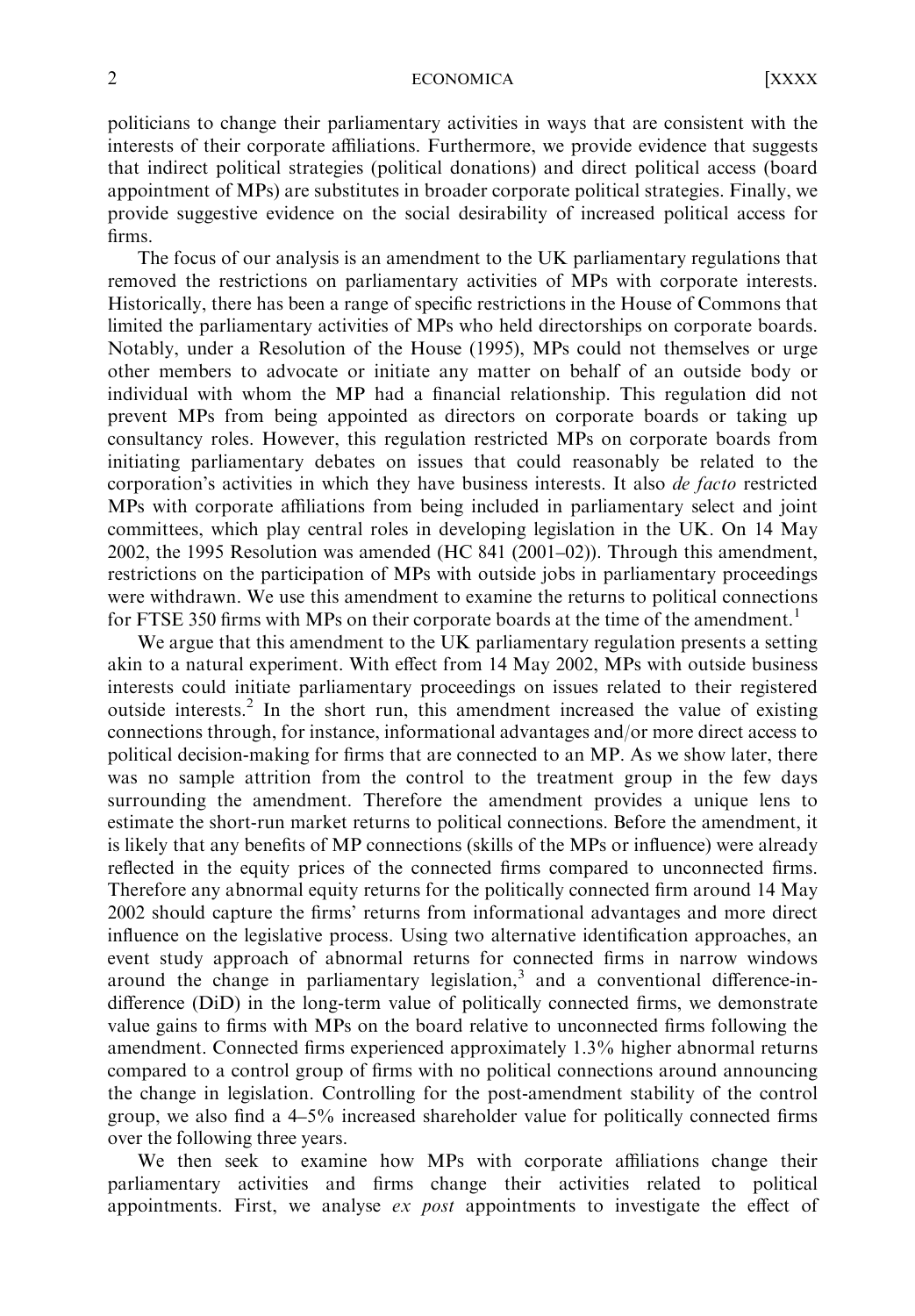regulation change at the extensive margin. The ability to initiate parliamentary proceedings and the memberships of parliamentary select and joint committees provides greater influence on lawmaking. For instance, MPs on committees can influence the drafting of legislative bills, over and above their ability to vote on them.<sup>4</sup> Therefore comparing the relative likelihood of members of parliamentary committees gaining a first-time corporate affiliation after the amendment provides indirect evidence on the mechanisms through which MPs can affect firm outcomes.<sup>5</sup> After the amendment, MPs with corporate affiliations are more likely to get appointed to parliamentary select and joint committees. Second, to examine the intensive margin, we employ data-mining algorithms to gather data on parliamentary committees from the public records of the UK parliament. We collect information on the attendance in parliamentary committee meetings to examine the behaviour of MPs with corporate affiliations. Relative to MPs with no corporate connections, connected MPs are more likely to sit on select and joint committees after the amendment and attend more meetings.

Next, we provide evidence on how firms rebalance their allocation of political activities following the 2002 amendment. We focus on two aspects. First, we examine how the increased value of MP politicians to firms affected the appointment of other politicians to corporate boards, such as Members of the European Parliament (MEPs) and ex-MPs. MEPs, for instance, provide a useful comparison group as firms have previously been shown to benefit from connections to EU policy-making through these representatives (Biguri and Stahl 2020). This reflects the fact that the European Parliament legislates in areas such as antitrust, cartels, mergers, and state aid likely to impact UK firms' business interests in the EU. However, the 2002 amendment should not affect the value of MEPs, or other non-MP politicians, to firms. Consistent with this, we show that firms shift away from appointing non-MP politicians after the amendment. MPs were 8% more likely to be appointed to FTSE 350 firms in the post-2002 period, relative to MEPs and ex-MPs. This result shows that post-amendment, UK firms increased the representation of MPs at the cost of other politicians.

Additionally, we examine how the increased value of direct political access through MPs affected corporate political donations. There are two reasons why direct access to MPs through board appointments can be more attractive than political donations in the post-amendment period. First, appointment on the board is an ongoing contractual transaction between the MP and the firm, whereas donations are one-off and (potentially) give the firm lower leverage on the MP. Second, returns from donations to a political candidate are contingent on the candidate winning the election, whereas appointing an MP on the corporate board draws from the winners of the election. Consistent with these arguments, we show that politically connected firms decrease political donations in the post-2002 period with respect to unconnected firms. One concern might be that our results may reflect general downward trends in political donations over the relevant period. To address this concern, we examine firms with other forms of political connections (again access to Members of the European Parliaments and ex-MPs) and demonstrate that these firms did not reduce contributions to political parties post-2002. Together, the results on MP appointments and political donations demonstrate how firms seek to rebalance their political activities when they can rely on more direct access to political influence.

Finally, we provide suggestive evidence on the social desirability of higher political access following the amendment. We find that the higher returns from the 2002 amendment are concentrated among politically connected firms with family control, with lower accounting transparency (measured by the ratio of intangible assets to total assets

© 2021 The Authors. Economica published by John Wiley & Sons Ltd on behalf of London School of Economics and Political Science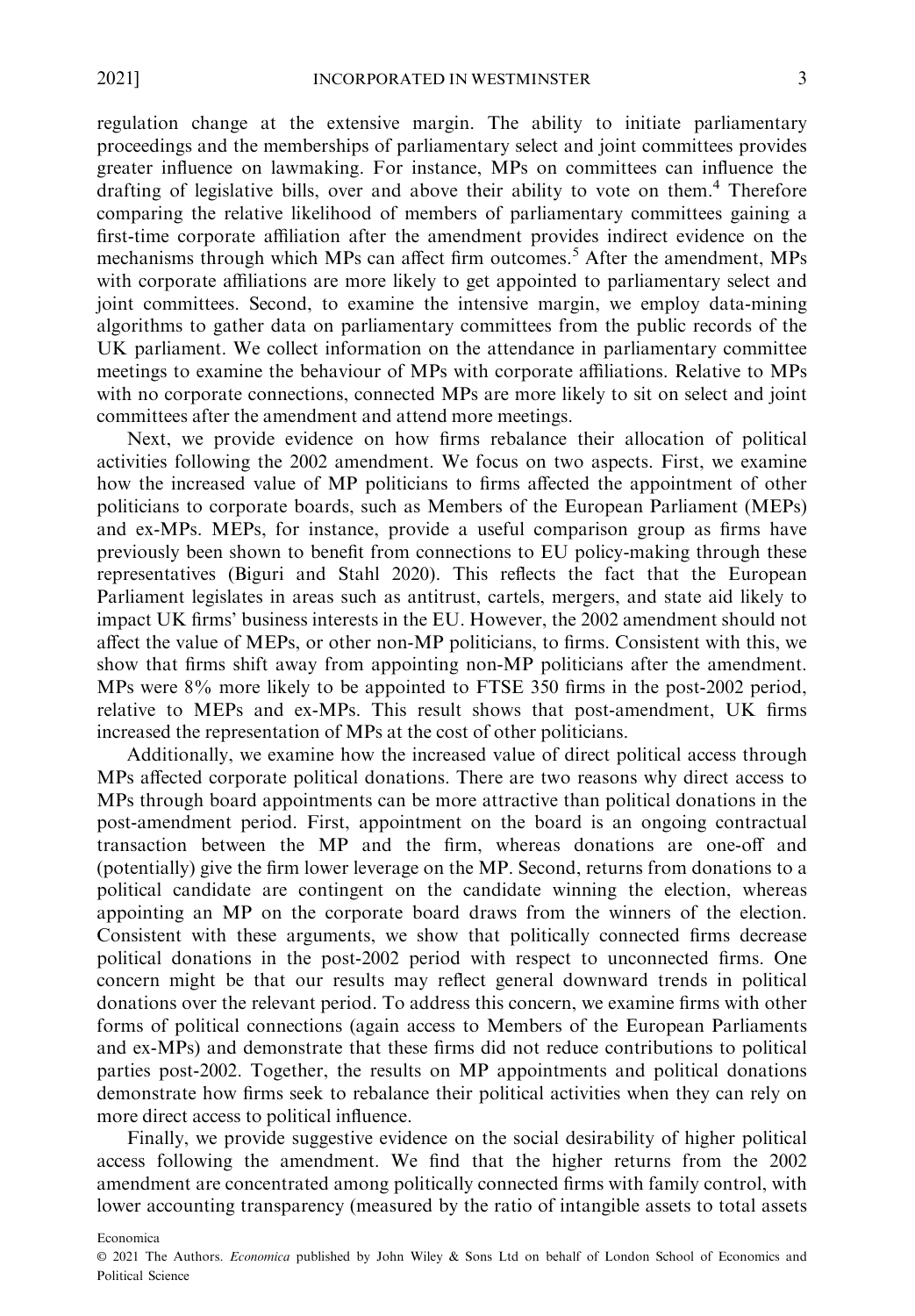#### 4 ECONOMICA [XXXX

and earnings accruals) and lower social performance (measured by corporate social responsibility (CSR) expenses and greenhouse gas (GHG) emissions). These results are consistent with the view that the returns to higher access to political capital are more significant for firms characterized by lower transparency.

Our paper makes several contributions to the literature on connections between the political and corporate worlds.

First, existing evidence typically estimates the value of new political appointments. It shows that connections to politicians are valuable for connected firms, not only in countries with weak institutions and high corruption, but also in strong institutions (Acemoglu et al. 2016). For example, Goldman et al. (2009) estimate that the abnormal stock return following the announcement of the appointment of a politically connected director is approximately 1.2% in the USA. Cooper et al. (2010) estimate 2.6% higher abnormal returns for US firms from political donations to candidates who eventually win elections. We extend this literature by examining changes in the value of existing connections when the value of political access increases. We do so in the context of the UK, where there is currently a paucity of evidence. We demonstrate effects in the order of a 4–5% increase in firm value for connected firms. The magnitude of our estimates fits with several reports of conflicts of interest that have emerged since the change in parliamentary regulations, where MPs with outside business interests have increasingly taken part in parliamentary committees, contributed to debates, or raised questions in Parliament that are closely related to their personal financial interests (Newman 2011).<sup>6</sup>

Second, we provide evidence that investors value politicians on corporate boards when they have a greater influence on the legislative process. Several previous studies focus on the financial returns to politically connected firms. For example, Houston et al. (2014) show that politically connected firms have a lower cost of borrowing, whereas Goldman *et al.* (2009) find positive abnormal stock returns following the announcement of the nomination of politically connected directors. In these cases, there is a simultaneous change to both expertise and political access of the firm. One advantage of our setting is that we provide the value effects of changes in the strength of the existing political connection. At the same time, the expertise of the connected politician is likely to remain unchanged, at least in the short event window of few days around the amendment. Therefore the gain in firm value following the amendment should only reflect the returns to direct access of firms to the legislative process.

Third, we provide evidence on how politicians with corporate affiliations can affect the process of lawmaking. Some studies have focused on the election of business leaders to political positions and subsequent benefits to their business (Bunkanwanicha and Wiwattanakantang 2009). Others have compared interest groups' policy positions with the final policy output (Klüver 2009). We contribute to this literature by documenting how UK MPs with corporate affiliations sort into select and joint committees where legislative bills are drafted. Our approach of focusing on committee composition and attendance is similar to using congressmen's roll-call votes to examine the effect of campaign contributions on lawmaking (Snyder 1992). This indicates a mechanism through which MPs' corporate affiliations can impact the legislative process.<sup>7</sup>

Furthermore, we contribute to the literature on corporate political strategies by documenting a substitutive relationship between direct access to serving politicians and political donations. Most studies focus on a single aspect of corporate political strategy. The study by Akey (2015) is, to the best of our knowledge, the only one to focus on cohesive political strategies of firms by examining the overlap between corporate political contributions and the engagement of professional lobbyists. How firms combine different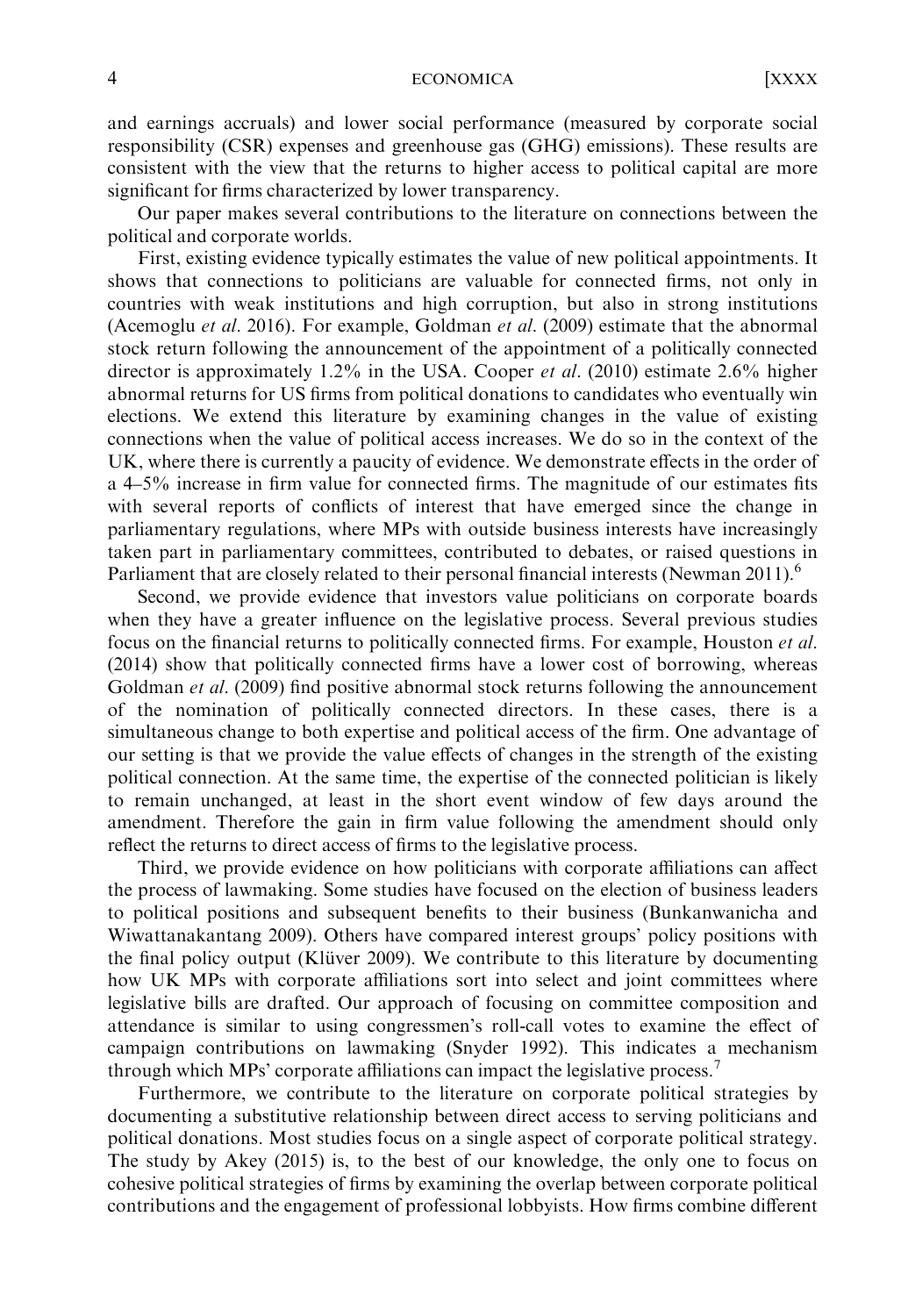channels of political influence is an essential question for regulators concerned with, for instance, revolving door arrangements.<sup>8</sup>

Finally, we show that the 2002 amendment and the associated increase in the direct access of firms to political decision-making are unlikely to be in the interests of social welfare. Several studies have noted that politicians' outside jobs can lead to the shirking of parliamentary duties and thereby reduce social welfare (Eggers and Hainmueller 2009; Gagliarducci et al. 2010). In contrast, our results show that MPs with corporate affiliations attend more select committee meetings. This highlights that a focus on parliamentary attendance alone may not be adequate to gauge the welfare effects of corporate political connections. If firms with lower social and ethical concerns are more likely to have direct access to political influence, then that is also likely to reduce social welfare (Borisov et al. 2016; Amore and Bennedsen 2013; Fulmer et al. 2012; Yu and Yu 2011). We find that the returns to higher access to political capital are larger for firms characterized by lower transparency. We argue that this makes it less likely that the increase in direct access of firms to political decision-making was in the interests of social welfare.

#### I. INSTITUTIONAL DETAILS AND BACKGROUND

#### Background on legislation on political connections in the UK

Politically connected firms in the UK have long been standard (Braggion and Moore 2013). Yet the committee that oversees these interactions, the Committee on Standards in Public Life, has been a feature of the UK parliamentary democracy only since 1995. The role of this committee is to review and recommend changes to the code of conduct for Members of Parliament, including arrangements relating to extra-parliamentary commercial and financial activities of individual members.<sup>9</sup> In December 2001, the committee announced a new review of the code of conduct for members of the House of Commons. On 22 February 2002, the committee published a consultation paper setting out the areas of focus. The paper was circulated widely between both houses of the Parliament, and to members of the Scottish Parliament, the Northern Irish Assembly and the National Assembly of Wales. The consultation paper was published on the committee's website, advertised in selected local and national publications, and circulated among several academics, political commentators and interested members of the public. In May 2002, eight full days of public hearings on the report were organized in London and Edinburgh. See Figure 1 for a timeline of the key events related to this legislation.

The committee recommended that the arrangements put in place in 1995 relating to the initiation of the parliamentary proceedings were unduly harsh.<sup>10</sup> The committee noted that prohibiting MPs with outside interests from initiating parliamentary proceedings resulted in their experience and expertise not being used effectively in making policy decisions. Given these recommendations, the amendment of 14 May 2002 removed the prohibition on MPs with outside business interests from initiating and participating in parliamentary affairs related to their business interests. This amendment applied to members of both houses of the Parliament. Under the new regulations, advocacy by MPs with outside commercial interests is prohibited if it seeks to confer benefit exclusively on a body (or individual) outside Parliament with which the member has a commercial connection.<sup>11</sup> Otherwise, a Member can speak freely on matters related to the affairs and interests of a body (or individual) from which they receive a financial benefit, provided that the benefit is appropriately registered and declared.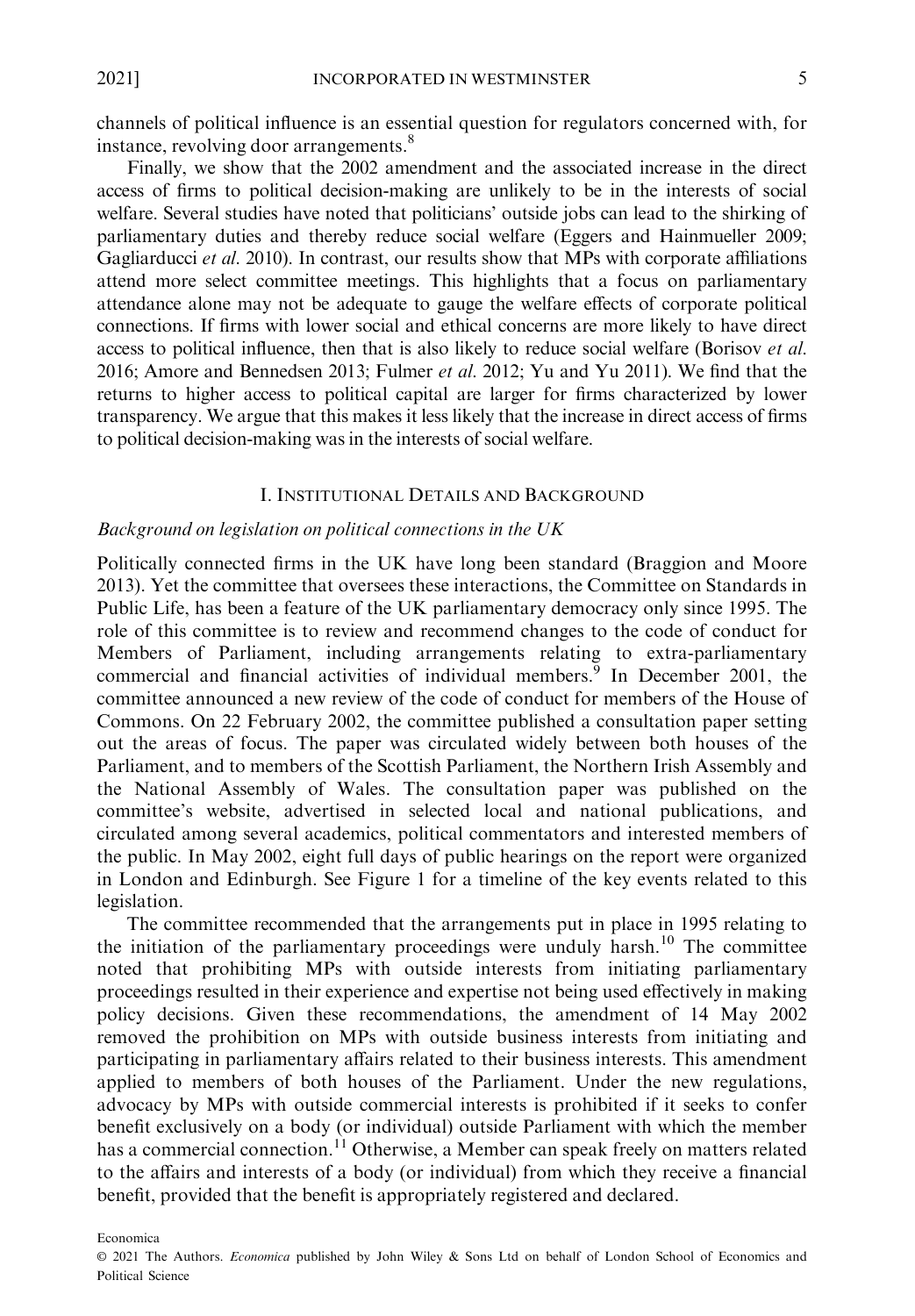

FIGURE 1. Timeline of events, amendment to the parliamentary regulation on the members' outside interests, 2002. Notes: In this figure, we present the timeline of events related to the amendment of the UK Parliament's regulation on the participation of MPs with corporate interests in parliamentary affairs. The event date is 14 May 2002, and other important milestones in the legislative process are shown here.

In summary, the amendment to the code of conduct enhanced the influence of MPs with corporate affiliations on parliamentary affairs. Even though paid advocacy remained banned, the MPs could now represent the issues of the firms to which they were connected in parliamentary debates more openly after the change in regulations. This amendment represents an exogenous shock to the value of the political connection to firms. It did not, however, affect the expertise of the politicians with pre-amendment corporate affiliations, at least in the short run. Therefore any benefit that accrues to politically connected firms is likely due to enhanced political access and not added expertise.

#### Parliamentary committees

One of the main ways in which the UK Parliament operates and holds the government accountable is through select and joint committees.<sup>12</sup> These committees (and subcommittees) are cross-party organizations charged by Parliament with a specific role or to investigate a specific issue. These committees are permanent entities, but their composition changes in each parliament. After each general election is over, the Speaker's office allocates Committee Chair positions to each party based on the number of seats in the Parliament.13 Party whips subsequently negotiate among themselves for the set of select committee chairs that each party gets.<sup>14</sup> The MPs elect the chairs from the party. To contest an election for a select committee chair, an MP needs the support of 15 MPs elected to the Commons as members of the same party, or 10% of MPs elected to the Commons as members of the same party (whichever number is the lowest). Following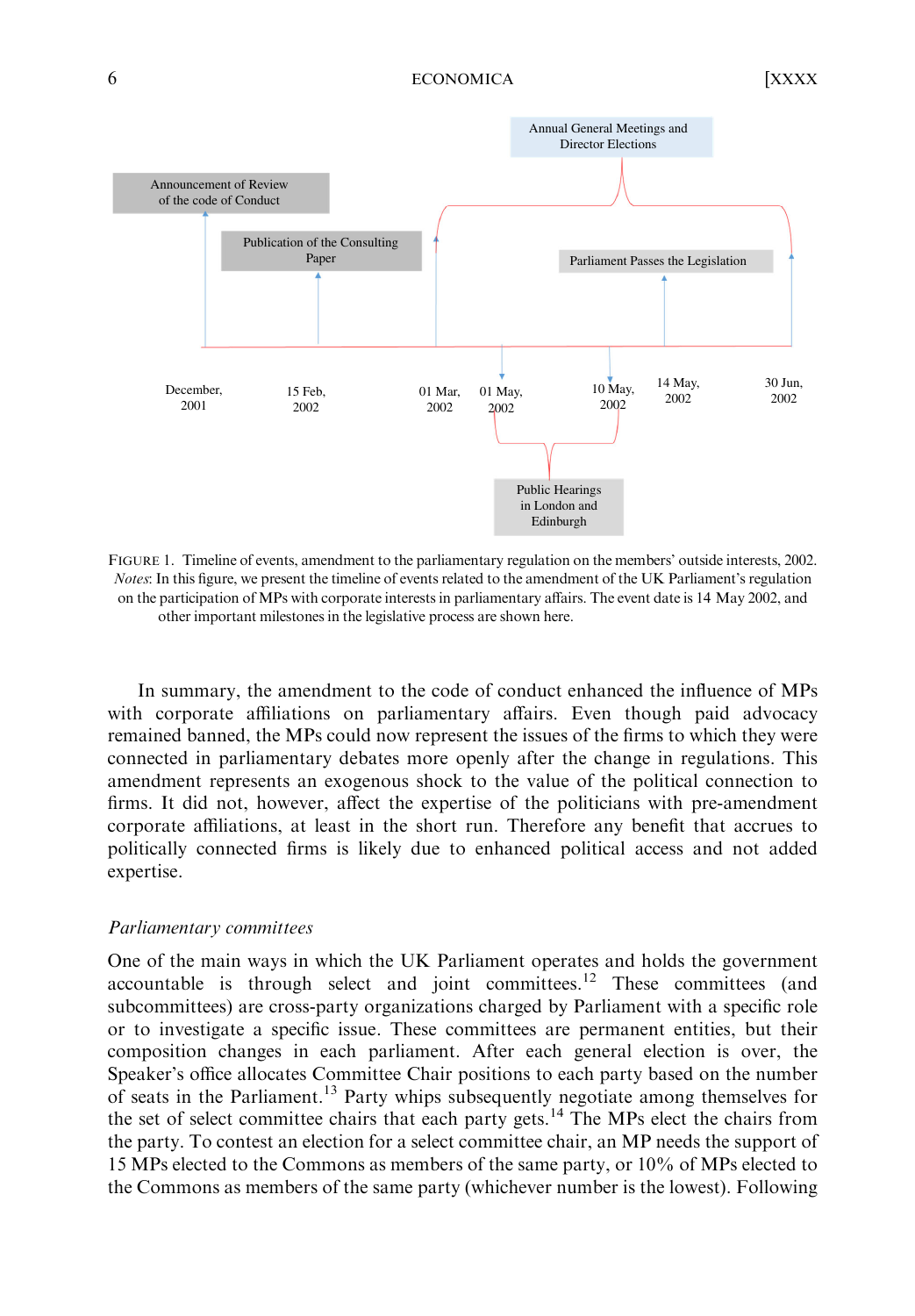the chair election, ordinary committee members are appointed through internal party elections, and each party uses a slightly different process. Therefore MPs have to generate the support of their colleagues to be appointed to these committees. Only backbench MPs are entitled to be members of select committees. MPs on the government payroll, like cabinet ministers, whips and parliamentary private secretaries, are excluded. Therefore being on these committees is a way for backbench MPs to exert influence on lawmaking by attending the committee meetings. This aspect of committee formation is an important consideration for the empirical analysis later in the paper.

The main role of these select committees is to conduct inquiries and publish reports that form the basis of new legislation. These committees also raise questions for government ministers and call for debates on the floor of one of the Houses of Parliament. The government is required to respond to every select committee report within 60 days of publication. It starts the dialogue between the parliament and the government over the implementation of policies and legislation. Benton and Russell (2013) provide evidence of how influential select committee recommendations are in the legislative process. They highlight that 40% of select committee recommendations are accepted in the initial government response, and 44% are eventually implemented. Therefore the members of select committees have considerable influence in shaping future legislation.

#### Value of political connections

Political connections of firms may take several forms, ranging from passive connections such as those based on the voting districts of politicians, to more active connections from campaign donations, lobbying and appointment of politicians on corporate boards or as advisers to firms. Firms may benefit from such connections in a variety of ways. These include preferential access to credit (Khwaja and Mian 2005), increased likelihood of receiving government contracts and lower probability of being detected for fraud (Goldman et al. 2013; Yu and Yu 2011; Duchin and Sosyura 2012; Baltrunaite 2020), and better access to government bailouts (Faccio *et al.* 2007). These potential benefits of political connections imply that politicians facilitate preferential access to resources, which might be more costly to the firm otherwise.

Alternatively, benefits can stem from the advice and counsel of politicians on regulations and compliance. For example, Lester  $et$  al. (2008) find that the general bureaucratic experience of politicians is vital for appointing firms. To what extent corporate appointments of politicians reflect the value of their expertise relative to the influence in lawmaking is relatively unexplored. One reason for the lack of evidence is that it is difficult to decouple the expertise channel and the influence channel empirically. Ideally, an exogenous shock to the legislative influence of the politicians that does not alter the expertise in the short run can be used to examine this issue. Many studies that examine the returns to political connections for firms rely on an exogenous shock to the connection itself, such as the death of a politician or close elections (Goldman et al. 2009; Faccio and Parsley 2009; Fisman 2001). In these settings, there is a simultaneous shock to the expertise channel and the influence channel. The 2002 amendment of the UK parliamentary regulations offers a unique setting where the value of existing political connections increased for the firms, but there is arguably no change to the expertise of the appointed politician in the short run.

While the financial benefits of political connections to firms are well documented, it is more difficult to isolate the actions of the politicians that lead to those benefits. Snyder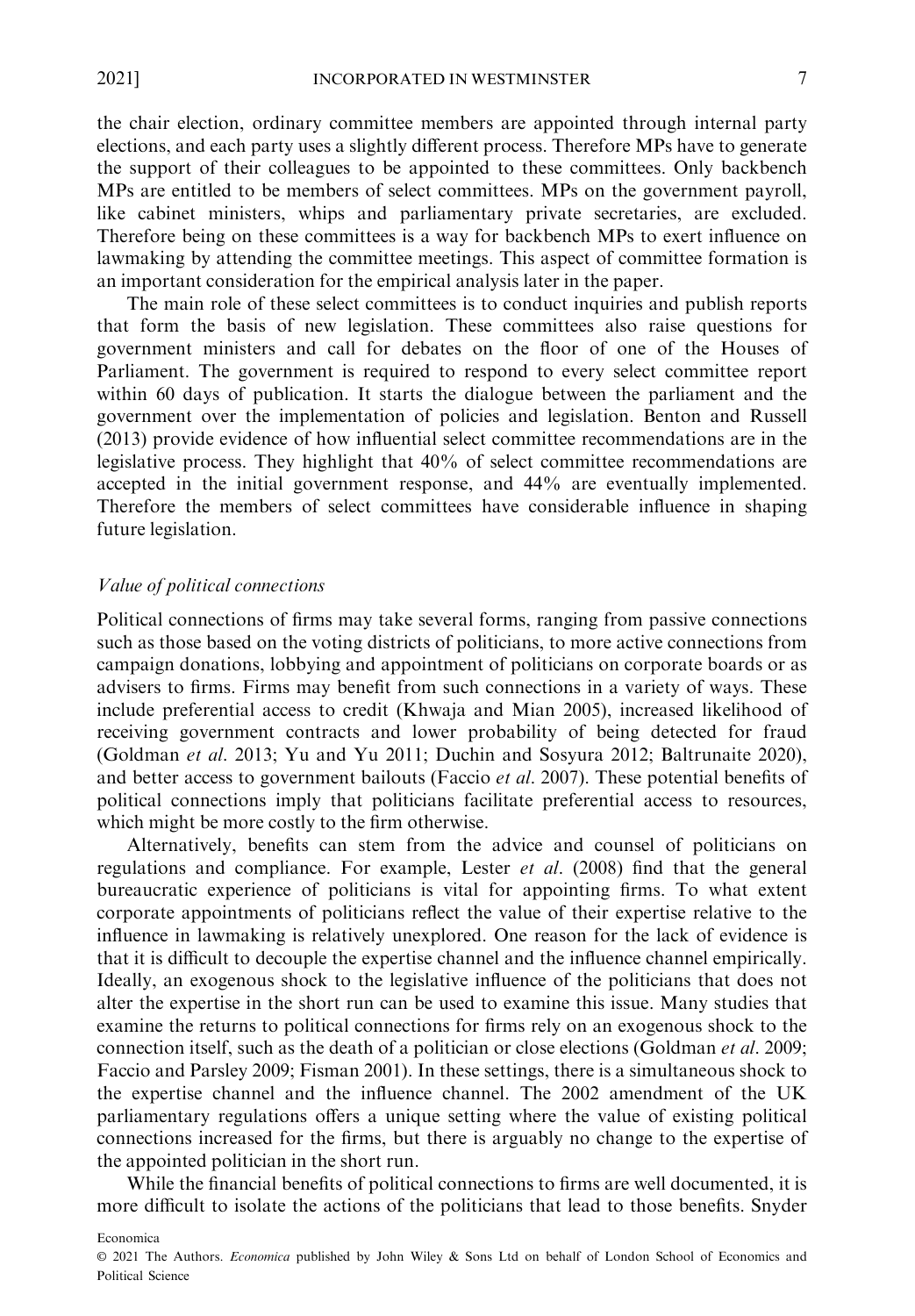#### 8 ECONOMICA [XXXX

(1992) uses information on roll-call votes to examine the effect of campaign funding on politicians' parliamentary actions. However, such an approach is mostly absent in the studies focusing on politicians' corporate jobs (Geys and Mause 2013). One difficulty in observing the actions of politicians that benefit connected firms is that the vast majority of studies on direct connections focus on ex-politicians. For example, focusing on businessmen who get elected to political office, Bunkanwanicha and Wiwattanakantang (2009) show that the businessmen-politicians make legislative changes that benefit their business empire through tax and licence fee cuts, new state contracts and market entry barriers. Such egregious political favours are less likely in countries with stronger legal protection—Thailand ranks 101st in the 2019 Corruption Perceptions Index, while the USA and the UK rank 23rd and 12th, respectively (Transparency International 2019). An alternative approach is to use textual analysis of the minutes of committee meetings where legislative proposals are drafted. Politicians serving on important committees are more attractive to firms, and their activities in these committees can shed light on how corporate connections influence the legislative process (Akey 2015).

Existing studies focus on two forms of political connections: political donations by firms and the explicit connection of firms to a politician (Goldman et al. 2009; Di Giuli and Kostovetsky 2014). Following the death of Senator Henry Jackson, Roberts (1990) finds a decline in the value of firms that contributed to his presidential campaigns. Similar positive (negative) value effects are reported for firms connected to Democratic (Republican) candidates following Senator James Jeffords' decision to leave the Republican Party (Jayachandran, 2006). Direct connections to politicians are arguably more durable than contributions to political campaigns (Faccio 2006). For a crosssection of firms drawn from 47 countries, Faccio (2006) shows that direct political connections through corporate directors or large shareholders are valuable, particularly in institutional settings with inadequate legal protection and high corruption. Using the sudden death of legislators as an exogenous shock to political connections, Faccio and Parsley (2009) show a decline in the value of the politically connected firms following the unexpected deaths.

The two broad channels of political connections are not mutually exclusive but can be viewed as instruments of the overall corporate strategy for political engagement. For example, Akey (2015) shows that US firms combine direct political access (employing former government staffers) and indirect lobbying. His paper also highlights the substitutive nature of these two forms of political strategies. How corporations substitute direct and indirect political access is crucial to regulating corporate political access, but there is little evidence in this regard. However, there is a near absence of evidence on the substitutive nature of corporate political strategies in the non-US context.

Ultimately, notwithstanding the form of political strategies, the social desirability of politically connected firms depends on the channels through which firms benefit from the political connection. There are two primary welfare concerns. First, politicians with corporate interests will shirk their parliamentary responsibilities (Becker et al. 2009). Eggers and Hainmueller (2009) find that outside employment of UK MPs in the postwar period of 1950–70 had a statistically significant negative effect on their parliamentary attendance rate. MPs facing a lower degree of electoral competition are more likely to trade off parliamentary activities for outside interests (Norris 1996; Becker et al. 2009). Gagliarducci et al. (2010) show similar effects on parliamentary activities of Italian politicians with outside jobs. The second concern is that if political connections disproportionately benefit firms with lower shareholder returns, poor history of social responsibility, and opaque accounting standards, then such arrangements are unlikely to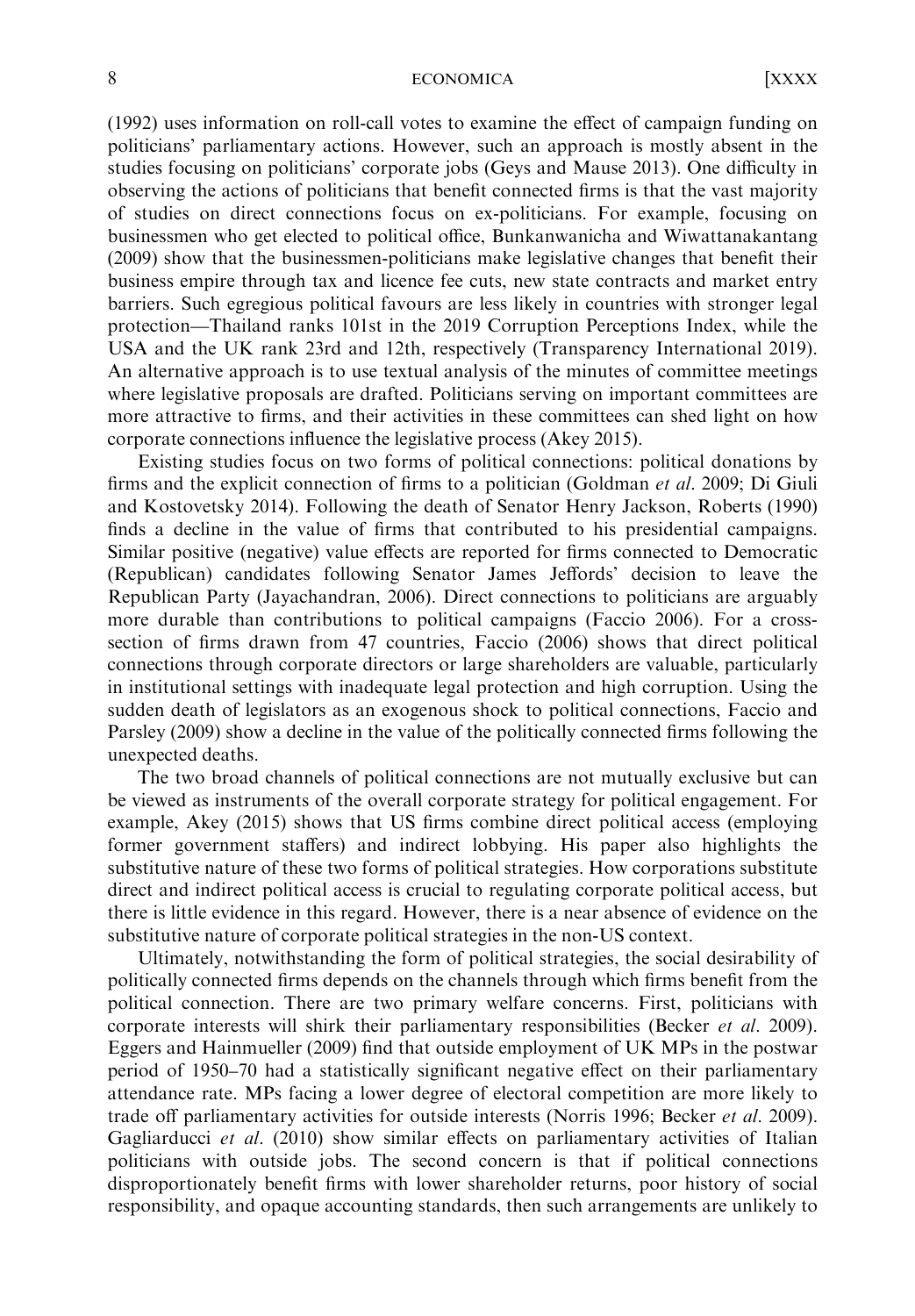be in the interests of social welfare. However, it is particularly challenging to examine the mechanism that leads to the returns to political access from observational data. Proxies for unethical behaviour or opacity of financial accounting are often used to examine the value that political connections bring to firms. For example, Borisov et al. (2016) examine whether the value of lobbying is more significant for firms with poor social performance and a lower degree of accounting transparency.

#### II. DATA

The primary data used for this study cover the set of firms featured in the FTSE 350 listings as of 2002, and in the primary analysis, we focus on the period 1999–2005. The sample period is chosen due to the following considerations. First, reliable data on the composition of boards for UK firms are not available before the year 1999. Further, our sample period ends in 2005 as the general election results in the UK may be affected by this amendment. Contamination is also possible if politicians prioritize electoral interests leading up to the elections, and the corporate affiliation of MPs might not be orthogonal to election outcomes (Franzese 2002).<sup>15</sup>

We collect information from BoardEx on board composition, experience and backgrounds of individual directors, and director pay, which is updated annually. We follow the set of FTSE 350 firms as of the event year before and after 2002. We exclude firms that do not feature in the FTSE 350 for at least two years after our event of interest or do not have the full set of board characteristics and financial data available. These constraints restrict our sample to 338 firms. We collect stock price information and firmlevel covariates from Datastream. The firm-level controls include firm size as measured by the natural log of sales, MTBV measured as the market value of assets over book value of total assets, variance in the daily stock returns as a proxy for operational risks, and debt-to-equity ratio. Data on ownership structure are obtained from Thomson Eikon and Datastream. We also collect information on GHG emissions and CSR expenses from Datastream. GHG emissions are normalized based on the methodology used in Homroy and Slechten (2019). Firms in certain industries are more likely to have political connections (Agrawal and Knoeber 2001). Therefore we control for the industry using the two-digit UK Standard Industrial Classification as of 2003.

Our measure of political connection is constructed using information from two sources. We begin with information on board composition obtained from BoardEx. Directors with political backgrounds are likely to be non-executives. We undertake a series of matching exercises to identify a politician on the board of an FTSE 350 firm. BoardEx reports the main occupation for every non-executive director in the form of information on current and historic non-board roles. We adopt a text-mining approach to identify non-executives whose non-board employment is coded as 'Government', 'UK Ministry of ...', 'UK Home Office', and so on. We also search for titles of non-executive directors. We include members of both the first chamber (House of Commons) and the second chamber (House of Lords). The politically related titles for members of the lower house are 'Right Honourable', which identifies a member of the cabinet, and 'Honourable', which identifies a non-cabinet member. The political titles for the second chamber are 'Lord' and 'Baroness'.<sup>16</sup>

This information is then matched to the list of MPs published on the UK Parliament website. In 2002, there were a total of 659 members in the House of Commons and 690 members in the House of Lords. For all MPs, we use the listings of outside interests listed in the Register of Members' Financial Interests on the UK Parliament's website to obtain

<sup>©</sup> 2021 The Authors. Economica published by John Wiley & Sons Ltd on behalf of London School of Economics and Political Science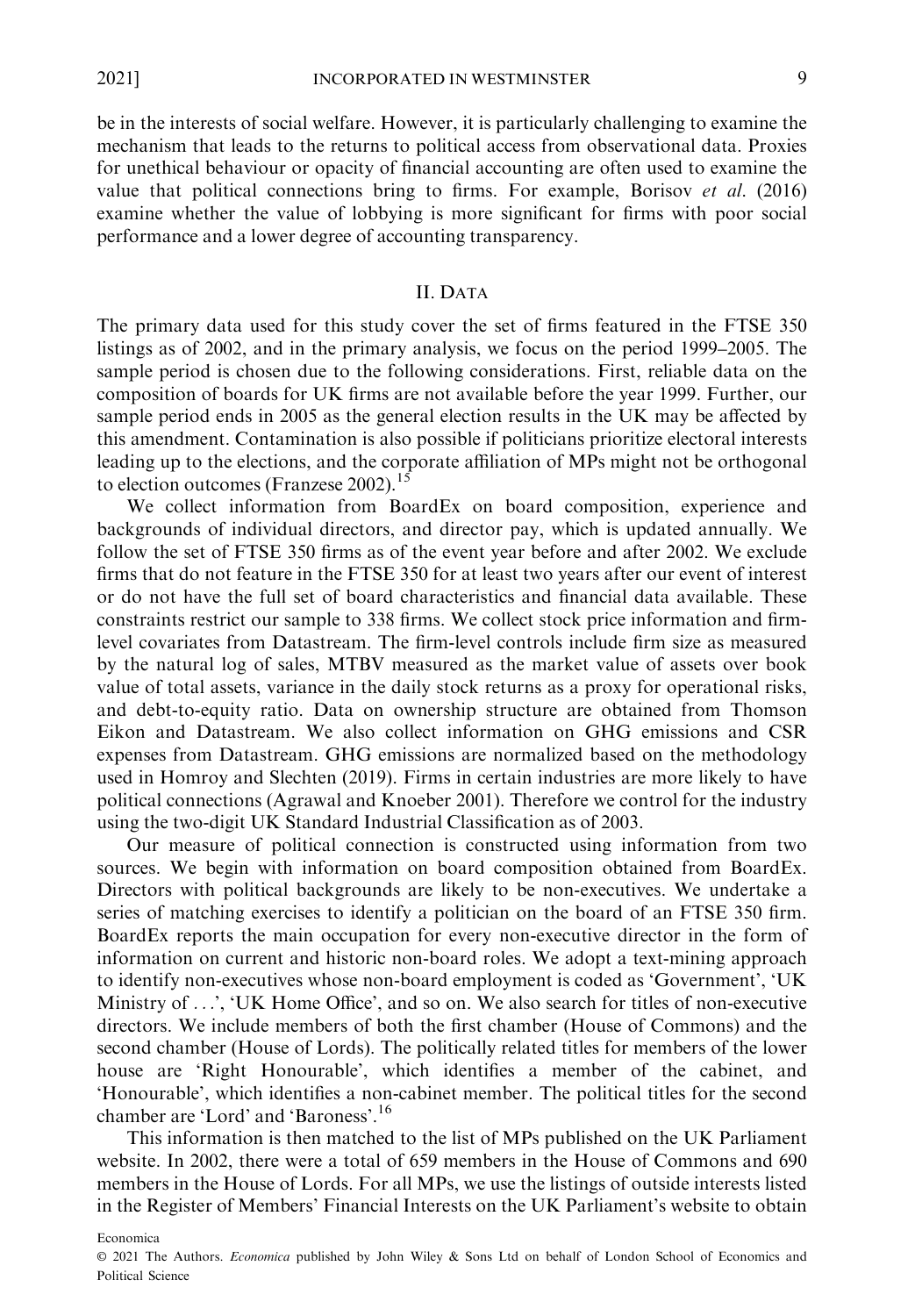#### 10 ECONOMICA [XXXX

information on paid outside positions. In particular, we focus on MPs with paid director and consultant positions on corporate boards. In conjunction with the BoardEx data on Director Employment, this information helps us to locate the firms that were connected to at least one MP in the year 2002. In the final sample, we have 203 MPs with paid positions as directors or consultants, which is approximately 15% of all MPs. Naturally, firms that anticipated the amendment could have appointed MPs earlier. Yet we observe only six director appointments in the three months before the amendment. This likely reflects the timing of the appointment season relative to the discussion and passing of the legislation. The shareholder voting season in the UK primarily runs from April to June (with some at the end of July), with director nominations finalized months before the Annual General Meeting where the voting is conducted. The Consulting Paper with the proposal for the amendment was published on 15 February. Subsequently, the parliamentary debates and public consultations were held in March–May 2001. Hence the public consultation overlapped with the peak of the director-election season (see Figure 1). This, when combined with the fact that the passage of the amendment through Parliament was not certain, likely explains why companies did not move to appoint additional MP-directors until after the amendment passed.<sup>17</sup>

We also identify 187 other non-MP politicians connected to our sample firms: 73 are Members of the European Parliament from the UK (MEPs), 66 are ex-MPs, and 48 are members of the Scottish Parliament and the Welsh Assembly.<sup>18</sup> 53% of our sample firms have at least one politician on the board, MPs or otherwise, with the mean firm having 0.6 MPs on the board in a given year.<sup>19</sup> Politicians from the Conservative Party were more likely to have an outside business interest: 209 when compared to 113 from the Labour Party. This partisan effect is consistent with the evidence from a large global sample of politicians (Geys and Mause 2013).

We gather information on the composition of parliamentary select committees and joint committees focused on specific areas. There are separate select committees for both houses. The Commons Select Committees are responsible for shadowing every government department, whereas the Lords Select Committees are focused on specific issues like European Union Affairs, Constitution Affairs, Economic Affairs, and so on. These committees are cross-party groups of MPs focused on gathering broad-based evidence on specific issues, and are relevant channels of influence on public policy. The reports published by these committees gain substantial media attention, and the government is often forced to reply to and debate on these reports in Parliament. Therefore membership of such committees can potentially aid an MP with a corporate affiliation to influence policy. However, not all MPs can be members of these select committees, even though the eligibility criteria are not well-defined. For example, MPs holding cabinet portfolios, and whips, the frontbench, and whips of the Opposition are not allowed to be members of these select committees.

In our sample, 66% of eligible MPs are members of at least one select committee. The median number of committee memberships for eligible MPs is 2.20. There are over 100 such committees, and new committees are formed to deal with specific sociopolitical requirements.20 In particular, we focus on the select committees through which firms are more likely to benefit, specifically committees directly related to government contracts and regulatory affairs. These are the Backbench Business Committee, Business Innovation and Skills Committee, Energy and Climate Change Committee, Health Committee, Regulatory Reform Committee, Defence Committee, Economic Affairs Committee, Environmental Audit Committee, International Trade Committee, and Science and Technology Committees. We do not include the Constitution Committee,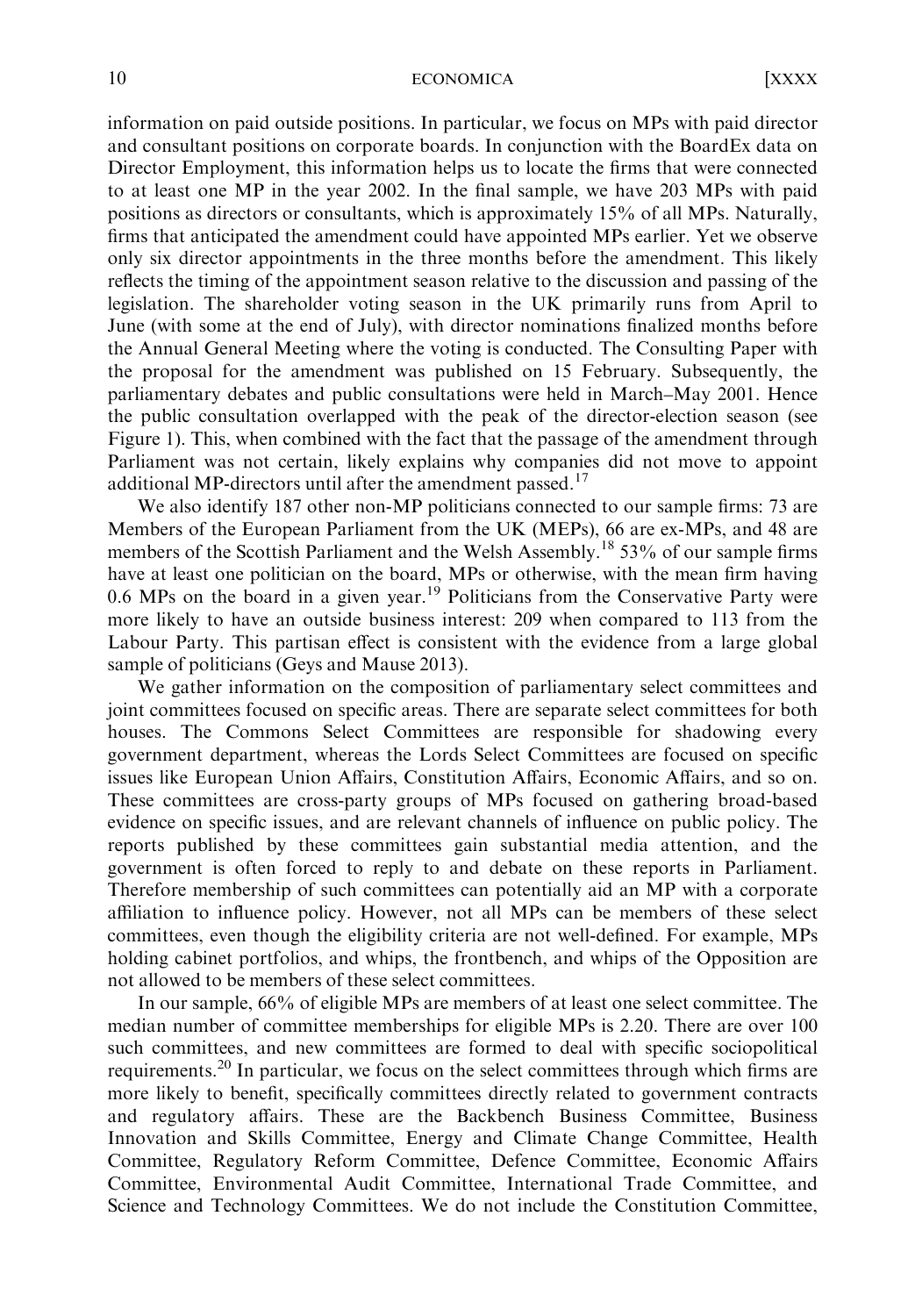Ecclesiastical Committee, Foreign Affairs Committee, Members Expenses Committee, Refreshment Committee, or Scottish and Welsh Affairs Committees.

Data-mining techniques are used to extract historical committee compositions and the minutes of the meetings from the archives of publications of the UK Parliament for the period  $2001-5.<sup>21</sup>$  The number of meetings per year varies quite widely across committees. For example, the Committee for Environment and Climate Change had 45 meetings in 2012–13, whereas the Regulatory Reform Committee had 13 meetings in the 2007–8 session. We extract information on the minutes of the meetings of all committees year on year. The contents of the minutes are heterogeneous across committees and not consistently digitized before the year 2006. Typically, the minutes note the meeting date, list the members who attended, and give the topics discussed. The meetings also contain a declaration of interests by members of the committee. This declaration allows the corroboration of our classification of MPs' outside interests. However, a limitation is that the minutes do not systematically identify by name those individuals who initiate and participate in discussions. For example, a standard entry into the minutes is noted as 'A Member raised the question'. Therefore it is not possible to conclusively assign the topics of discussion to the committee members. In our algorithm, we aggregate the attendance of each member of the committees for every year as a proxy for the likelihood of politically connected firms to benefit from the MP's select committee membership.

Information on MP backgrounds is also collected from BoardEx, the UK Parliament's website, and publicly available sources. Age, gender and education are used as demographic variables. On average, MPs with outside affiliations are approximately 60 years old, are almost exclusively male, and have at least a postgraduate qualification. Using data on electoral outcomes for every constituency from archival reports (Morgan 2001), we control for the electoral majority of MPs. The electoral majority is defined as the MP's win margin (in terms of percentage of votes) in the 2001 UK general election; it is calculated only for members of the House of Commons.

Finally, we collect information on political donations to the major political parties from the Electoral Commission database that records donations made to political parties by individuals, trade unions, firms and other donors. These data are available only from 2001 onwards. Within the sample period (2001–5), we have approximately 14,300 donations made, totalling £96 million.<sup>22</sup> We consider only donations that are reported to be made by 'Companies', 'Trusts' and 'Building Societies'.<sup>23</sup> The mean (median) political donations of sample firms in the 1999–2005 period are GBP 26,000 (GBP 10,900).

Table 1 provides descriptive statistics on firms with and without political connections. Political connections are defined based on having MPs as corporate directors and/or consultants as of 2001. Politically connected firms, on average, are larger and more profitable, and have higher leverage and higher CSR performance. Also, firms with a politically connected director or consultant have higher GHG emissions, have more family ownership, have marginally lower accounting transparency (measured by earnings accruals and intangible assets), and make smaller political donations. There are no statistically significant differences in the fraction of independent directors, the fraction of intangible assets, or auditor choice.

#### III. EMPIRICAL STRATEGY

Our first step is to provide evidence on whether the 2002 amendment affected the shareholder value of connected firms. While we argue that this amendment can be treated as a source of exogenous variation in the value of political connections, we face several

<sup>©</sup> 2021 The Authors. Economica published by John Wiley & Sons Ltd on behalf of London School of Economics and Political Science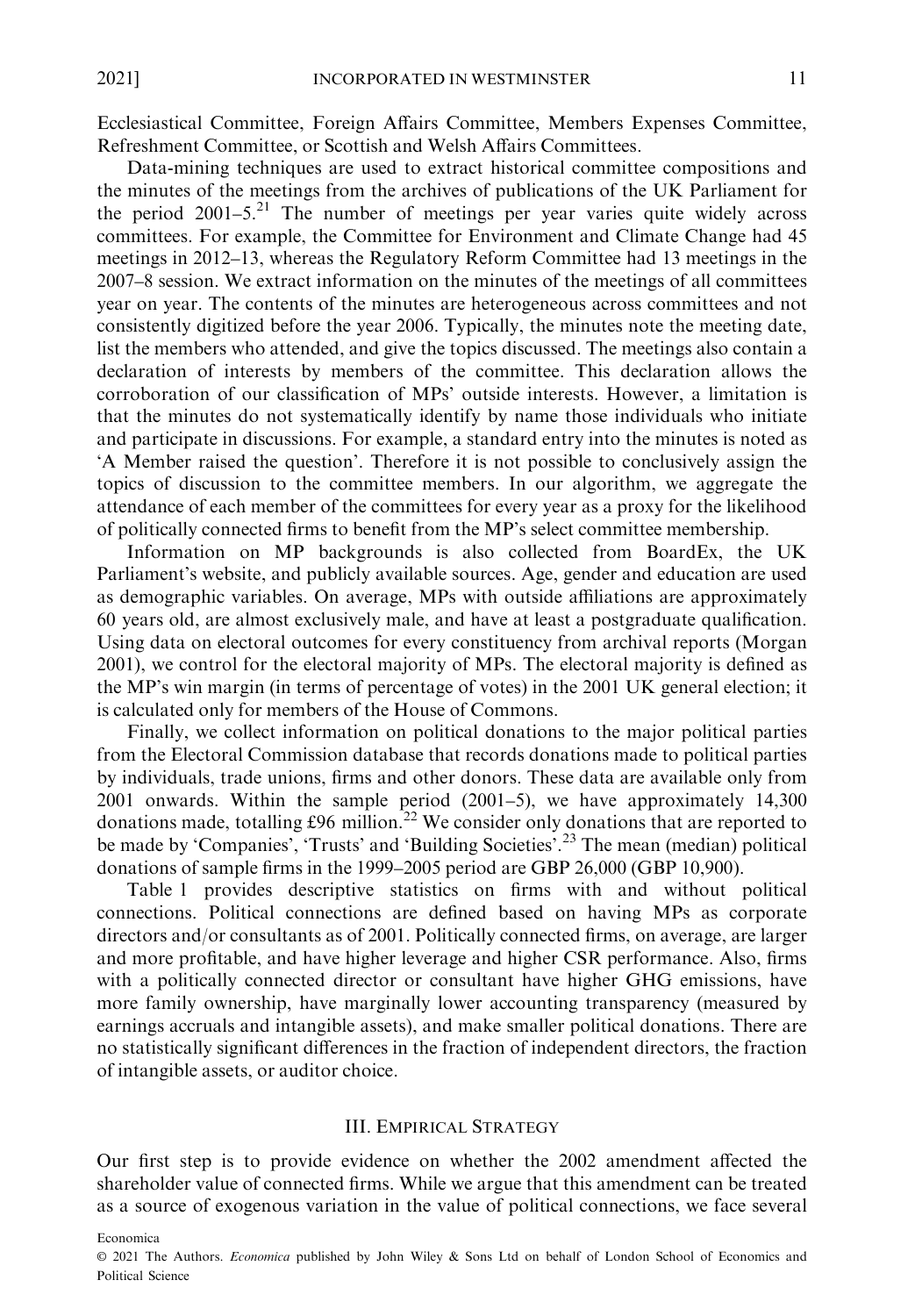|                                | MP  | Connections | Political | Non-MP | Connections | Political |           |
|--------------------------------|-----|-------------|-----------|--------|-------------|-----------|-----------|
|                                | N   | Mean        | <b>SD</b> | N      | Mean        | <b>SD</b> | Mean test |
| Political Donations (£000)     | 180 | 30.308      | 19.247    | 158    | 46.713      | 12.186    | 0.00      |
| <b>Size</b>                    | 180 | 8.578       | 2.494     | 158    | 7.920       | 1.926     | 0.00      |
| <b>ROA</b>                     | 180 | 0.098       | 0.089     | 158    | 0.046       | 0.122     | 0.00      |
| <b>MTBV</b>                    | 180 | 2.048       | 0.856     | 158    | 1.835       | 0.638     | 0.18      |
| Board Size                     | 180 | 9.882       | 2.020     | 158    | 8.935       | 2.875     | 0.36      |
| Family Ownership               | 180 | 0.073       | 0.088     | 180    | 0.024       | 0.016     | 0.02      |
| Board Independence             | 180 | 0.591       | 0.290     | 158    | 0.540       | 0.255     | 0.26      |
| Proportion of Female Directors | 180 | 0.158       | 0.136     | 158    | 0.121       | 0.183     | 0.40      |
| <b>Risk</b>                    | 180 | 0.014       | 0.087     | 158    | 0.021       | 0.083     | 0.05      |
| Leverage                       | 180 | 0.212       | 0.150     | 158    | 0.178       | 0.130     | 0.10      |

TABLE 1 COMPARISON OF POLITICALLY CONNECTED AND UNCONNECTED FIRMS IN 2002

Notes

In this table, we describe the observable characteristics of the group of FTSE 350 firms that were connected to an MP in 2002 and the group of FTSE 350 firms that have no connections to an MP as of 2002. MP Political Connections is an indicator taking value 1 if an FTSE 350 firm had employed a concurrent member of the UK Parliament on the corporate board as of 1 January 2002; Non-MP Political Connections is an indicator taking value 1 if an FTSE 350 firm had employed a politician who is not a concurrent member of the UK Parliament on the corporate board as of 1 January 2002; Political Donations is the monetary value of the annual political contribution made by FTSE 350 firms; ROA is defined as the ratio of earnings before interest and taxes over total assets; MTBV is the market value of equity over book value of assets; Family Ownership is an indicator taking value 1 if the proportion of equity ownership of members of the same family is greater than 5%; Board Independence is defined as independent directors on the corporate board as a percentage of Board Size; Proportion of Female Directors is female directors on the corporate board as a percentage of Board Size; Risk is defined as the variance in monthly stock returns; Leverage is the ratio of Total Debt to Total Equity. The mean test displays the p-value for the equality of sample means.

empirical difficulties in practice, which we discuss below. Our main approach is to adopt two alternative empirical strategies, which we argue provide complementary evidence.

Our first approach is to conduct an event study around the announcement of the amendment. The setup is similar to a natural experiment because at the time of the announcement, a subset of sample firms had an MP on the board of directors, while others were unconnected. Within a short event window of a few days around the legislation, firms cannot easily recruit politicians as directors to move from the control to the treatment group, because director recruitment generally requires a nomination process followed by shareholder voting.

Therefore if the value of existing political connections depends solely on the expertise of the MP-directors, then it should already be reflected in the higher share prices of politically connected companies. In that case, there will be no additional effect on the cumulative abnormal returns (CARs) around the event date for politically connected companies. However, if the increased influence drives the value of political connection, then the news of the change in parliamentary regulation should be associated with a positive CAR. The abnormal returns are calculated using the Fama–French–Carhart four-factor model. We use daily data from days −250 to −7 (i.e. days before the event) to estimate the parameters of the market model.<sup>24</sup> We calculate the returns in 3-day and 7day windows around the event day of 14 May 2002. Since the event affects all treated firms simultaneously, we control for the event-induced volatility and the cross-sectional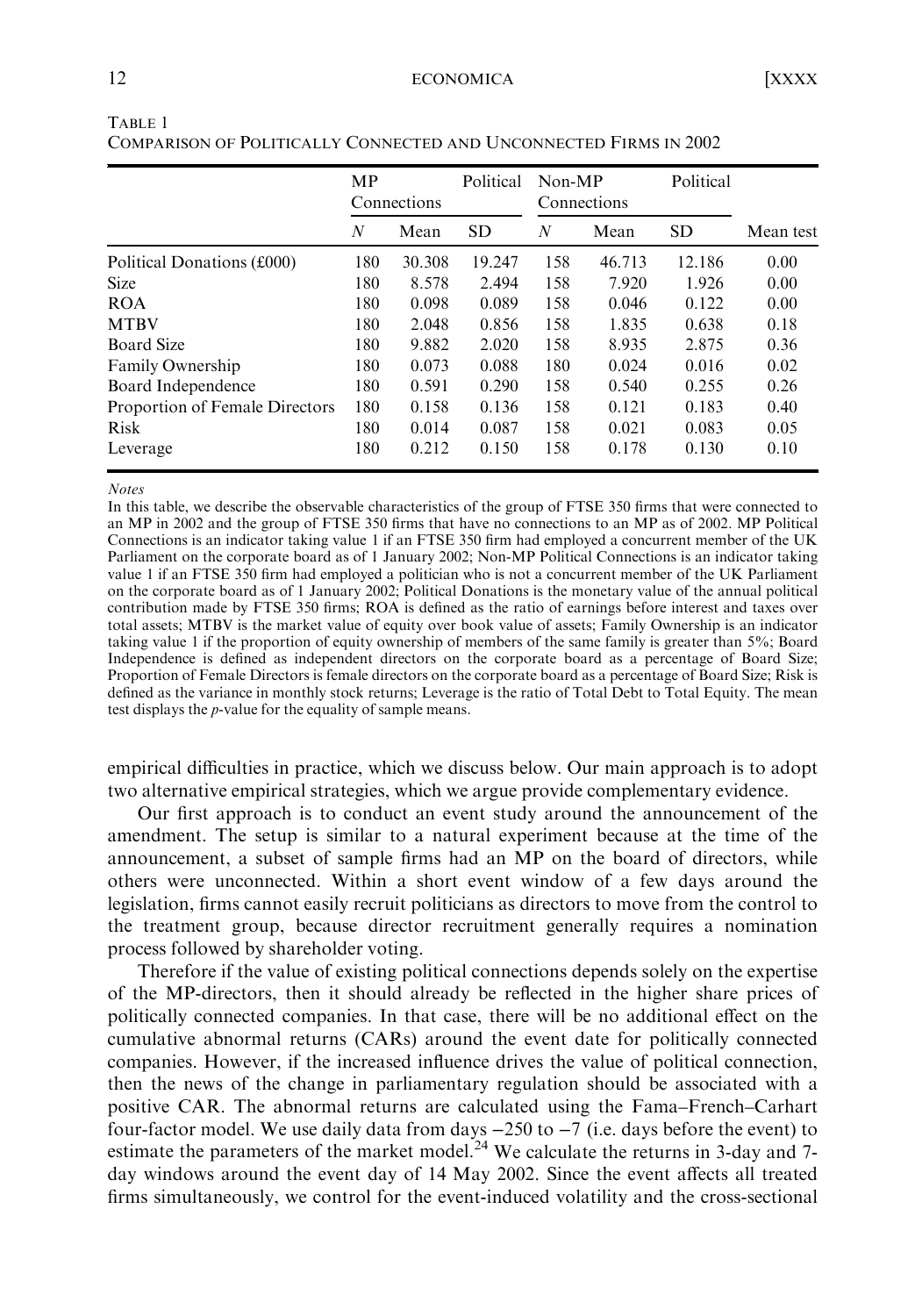correlations by calculating the standard errors using the Kolari and Pynnonen (2010) approach.

One concern is that the value gains from the amendment are correlated to firm and industry characteristics. We address this concern by estimating the following crosssectional regressions of CARs:

(1) 
$$
R_{i,t} = E[R_{i,t}|X_t] + \xi_{i,t},
$$

where we decompose stock returns  $R_{i,t}$  around the announcement of the regulatory change, allowing MPs with board memberships to participate in parliamentary discussions around issues closely aligned to their corporate interests.  $X_t$  is the conditioning vector of firm characteristics at time t, and  $\xi_{i,t}$  is the abnormal returns within the event windows. There were no legislative changes at the same time that were likely to influence firm value systematically and contaminate our estimated abnormal returns.<sup>25</sup> Estimates of equation (1) provide the effect of the amendment (and hence the increased value of political connections) on the stock returns of connected firms relative to the overall market.

Our second approach is to estimate DiD models of the form

(2) 
$$
Y_{jt} = \alpha_1 Connected_j + \alpha_2 Connected_j \cdot Post2002_t + X_{jt} \theta + \delta_t + \epsilon_{jt},
$$

where  $Y_{it}$  is a measure of the value of firm *j* for year *t*. Connected<sub>i</sub> is a dummy variable indicating whether the firm is politically connected before the amendment; Post2002 takes value 1 for the years 2002 onwards.<sup>26</sup> $\delta_t$  is a set of year fixed effects such that  $\gamma$ provides the DiD estimate of the effect of the 2002 amendment for connected firms.  $X_{jt}$  are firm-level controls.  $\alpha_2$  shows whether increased political influence affects firm value at the extensive margin.<sup>27</sup>

The DiD estimates, when compared to the event study approach, have the primary advantage of providing longer-term estimates of the effect of political connection on firm value. These estimates are likely to reflect if the investors are systematically willing to pay a premium for the shares of politically connected firms compared to unconnected firms, over and above a short-term gain in the few days around the event window. This longerterm analysis poses a challenge for constructing the control group as political connectedness can change over the longer time horizon, particularly after the amendment. Our main approach is to define the treatment group as those firms with an MP political connection for at least 12 months before the amendment that continue to have such connection in subsequent years. In practice, no treatment firms in our sample cease to have a political connection in our observation period. The control group is comprised of firms that did not have an MP-director or MP-consultant for at least 12 months preceding the amendment. These firms continue to be in the control group, even if they subsequently appoint an MP as a director or a consultant. (In the post-2002 period, 45 firms or 28% of the control group firms appoint an MP director or consultant.)

This design leads to a difference-in-difference estimate of the gains from political access from our models that is likely to be a lower bound of the real effect. We subsequently examine the potential bias induced by the endogenous switching of firms from the control group to the treatment group. We estimate alternative models where the control group includes only those firms who remain unconnected to an MP until the end

<sup>©</sup> 2021 The Authors. Economica published by John Wiley & Sons Ltd on behalf of London School of Economics and Political Science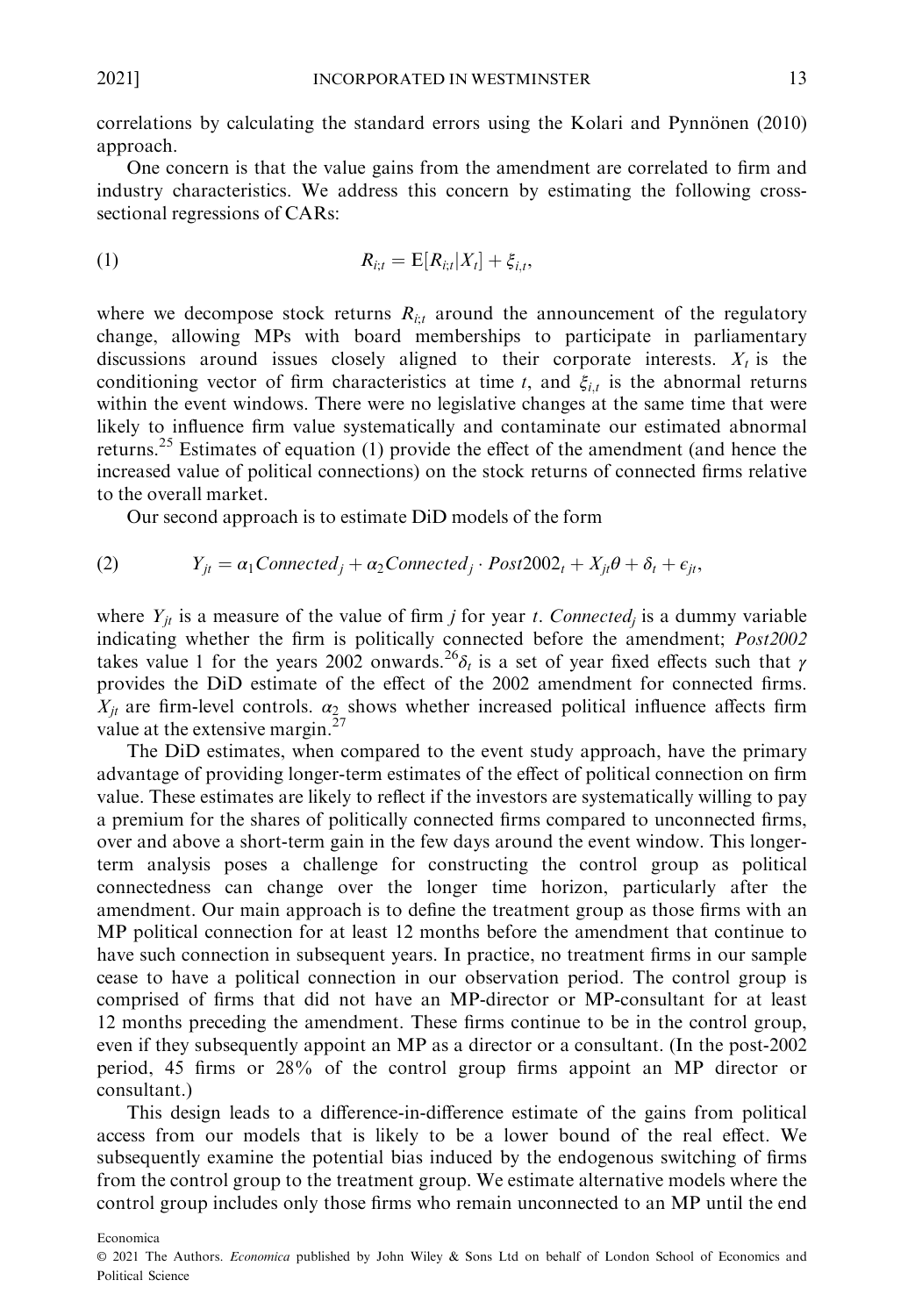of our sample period in 2005, and all firms that move from the control group to the treatment group are excluded.

We next examine amendment-induced changes in the parliamentary activities of the MPs with corporate affiliations. We start by estimating a linear probability model of appointment to parliamentary select and joint committees of the form

CommitteeAppointment<sub>kt</sub> =  $\beta_1 M$ PswithCorporateAffiliations<sub>kt-1</sub> +  $\beta_2 Z_{kt} + \delta_t + \epsilon_{jt}$ , (3)

where  $Z_{kt}$  is a vector of characteristics for the kth MP. The primary independent variable is an indicator for MPs with pre-amendment corporate connections.<sup>28</sup> Hence the parameter estimate of the indicator will be the probability of these MPs becoming members of select and joint committees relative to MPs with no corporate connections. Our estimate,  $\beta_1$ , captures the change in parliamentary activities of MPs with corporate affiliations at the extensive margin.

A difference-in-difference approach is not possible in this context as MPs with corporate affiliations could not be members of parliamentary select and joint committees before the amendment. The likelihood of appointment to select committees of MPs with corporate connections is arguably mechanical—it was one of the restrictions that the amendment sought to revoke. Therefore these estimates do not seek to produce causal evidence but highlight the endogenous matching of MPs with corporate affiliations to parliamentary committees.

Further, we focus on attendance in the select committee meetings to measure MPs' voluntary parliamentary activities in the intensive margin. We estimate an ordinary least squares specification, with the percentage of select and joint committee meetings attended in the 2003–5 period as the dependent variable. The main independent variable is an indicator for MPs with corporate affiliations. We control for MP characteristics such as age, gender, tenure, party affiliation and electoral majority. The direction of the association between MPs with corporate connections and committee attendance is ultimately an empirical question. On the one hand, MPs with outside jobs are known to reduce parliamentary activities (Eggers and Hainmueller 2009; Gagliarducci et al. 2010). On the other hand, backbench MPs can directly influence lawmaking in favour of corporate interests by being appointed to these committees and then attending committee meetings.

In addition, we examine broader corporate political strategies following the amendment by focusing on political donations. We hypothesize that the post-amendment increase in the value of direct political connection will increase the attractiveness of this form of political access to firms relative to other ways of seeking political connections. We test this by estimating a DiD specification of corporate political donations:

(4) PoliticalDonations<sub>jt</sub> =  $\alpha$ Connected<sub>j</sub> +  $\gamma$ Connected<sub>j</sub> ·  $Post2002_t + X_{jt}\theta + \delta_t + \epsilon_{jt}$ ,

where  $Connected<sub>i</sub>$  is a dummy variable indicating whether the firm is politically connected before the amendment, and *Post2002* takes value 1 for years 2002 onwards.  $\delta_t$  is a set of year fixed effects such that  $\gamma$  provides the DiD estimate of the effect of the 2002 amendment on political donations for connected firms.  $X_{it}$  are firm-level controls.

Finally, we estimate triple-difference models to examine the heterogeneous effect of the amendment on firms with different ownership structures, social responsibility and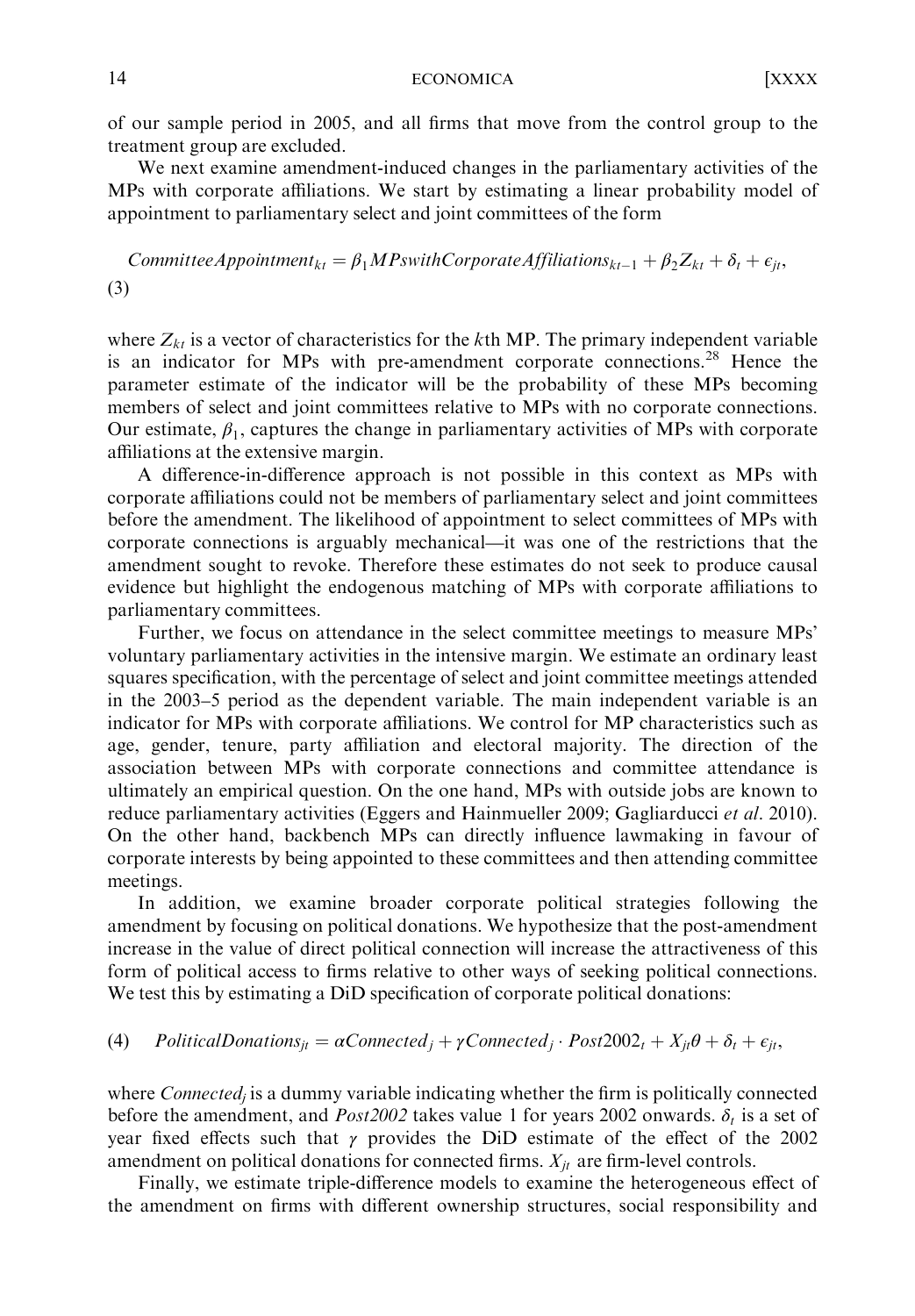accounting transparency. We estimate variants of equation (2) where treatment effect is allowed to vary by family ownership (greater than  $5\%$  ownership by a family), low expenditure on corporate and social responsibility measures (CSR expenses lower than the industry median), and high GHG emissions (GHG emissions greater than the industry median). Additionally, we examine two measures of accounting transparency: Intangible Assets (ratio of intangible assets to total assets) and Earnings Accruals (defined as the difference between annual earnings and cash flow from operating activities (Sloan 1996). We use a triple difference estimator of MP Political Connection, Post-2002 and the indicators for Family Ownership, Low CSR, High GHG, Intangible Assets and Earnings Accrual, respectively.

#### IV. RESULTS

#### Effect of the amendment on value of connected firms

Table 2 presents initial estimates of the value of political connections based on abnormal returns around the announcement of the change in parliamentary regulation on 14 May 2002 using the Fama–French–Carhart four-factor model. For each politically connected firm, we calculate the cumulative abnormal returns (CARs) following the amendment, and then we calculate mean CARs for all the connected firms for two even windows: (−3, +3) and (−1, +1). In panel A, we report CARs for firms with pre-existing connections to an MP on the event date. These firms, on average, experience 1.34% CARs in the sevenday window surrounding the event date. These value effects are statistically significant at the 5% level.

Figure 2a provides a corresponding graphical depiction of the returns (in percentages) for politically connected firms around the event date, with respect to the control group. It shows that market returns of both connected and unconnected firms exhibited parallel trends before the event date. At the event date, there was a positive jump in the returns of the connected firm but no change in the returns of unconnected firms. This graph shows that the information on increased political access of connected firms is valued positively by investors, compared to the expected returns on the market

|                                     | Equally weighted CARs |            | Value weighted CARs |            |  |
|-------------------------------------|-----------------------|------------|---------------------|------------|--|
|                                     | $(+3, -3)$            | $(+1, -1)$ | $(+3, -3)$          | $(+1, -1)$ |  |
| Panel A                             |                       |            |                     |            |  |
| <b>MP</b> Political Connections     | 1.34                  | 0.901      | 1.513               | 0.923      |  |
|                                     | (0.565)               | (0.278)    | (0.583)             | (0.374)    |  |
| Panel B                             |                       |            |                     |            |  |
| <b>Non-MP Political Connections</b> | 0.233                 | 0.178      | 0.262               | 0.251      |  |
|                                     | (0.190)               | (0.242)    | (0.234)             | (0.292)    |  |

TABLE 2 MEAN CUMULATIVE ABNORMAL RETURNS AROUND THE ANNOUNCEMENT

#### Notes

This table presents the results for the market reaction to the change in regulation on MPs' outside interests. In panel A, we present the mean CARs (in percentages) for firms connected to an MP around the event date, and in panel B, we present the mean CARs for firms connected to non-MP politicians. The estimation period is from day 250 to day 7 before the parliamentary legislation. Abnormal returns are calculated using the Fama– French–Carhart four-factor market model. The standard errors reported in parentheses account for crosssectional correlation in abnormal returns following Kolari and Pynnönen (2016).

#### Economica

© 2021 The Authors. Economica published by John Wiley & Sons Ltd on behalf of London School of Economics and Political Science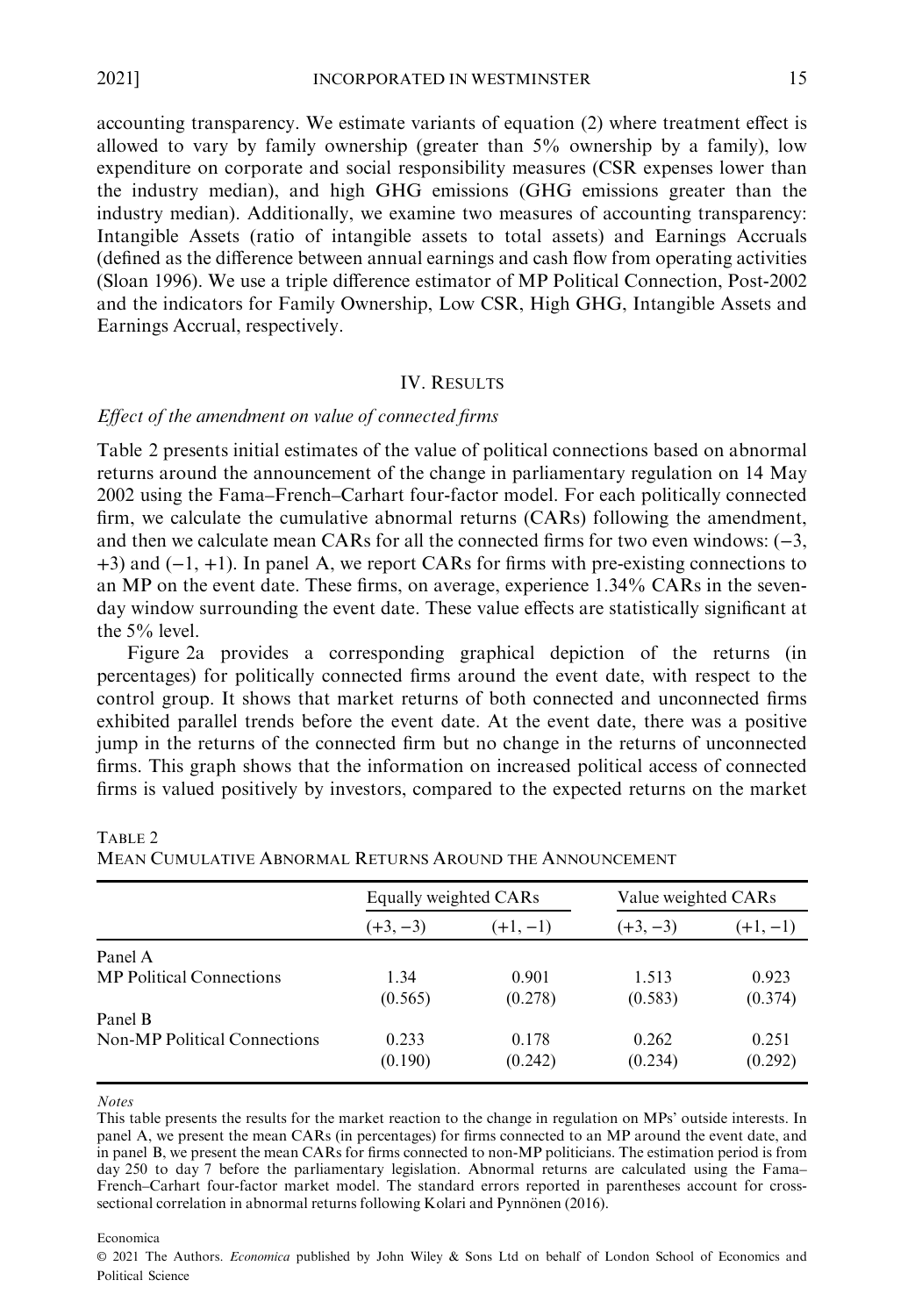

FIGURE 2A. Returns by political connection around the amendment of 14 May 2002 to MPs' outside interests. Notes: This figure shows the returns for the politically connected and unconnected firms during a 20-day event window centred on the amendment to parliamentary regulations on 14 May 2002. 180 firms had an MPdirector on the event date, and 158 firms did not.



FIGURE 2B. Abnormal returns for connected firms around the amendment of 14 May 2002. Notes: This figure shows the Cumulative Average Abnormal Returns (CAAR) for the politically connected firms during a 20-day event window centred on the amendment to parliamentary regulations on 14 May 2002. The dashed lines show the 95% confidence intervals.

portfolio. Over time, this change in the legislative environment is internalized by the market participants. Hence we do not detect any excess returns for the connected firms relative to the market portfolio after a few trading days. Figure 2b shows the CAR for connected firms over a 20-day window, centred on the event date. It shows a moderate upward trend in cumulative returns for the connected firms before the event date. There is a jump in cumulative abnormal returns on the event date, and the slope of the graph after the event date is steeper than the slope of the graph before the event date.

The magnitude of the effect for our event is comparable to, for instance, the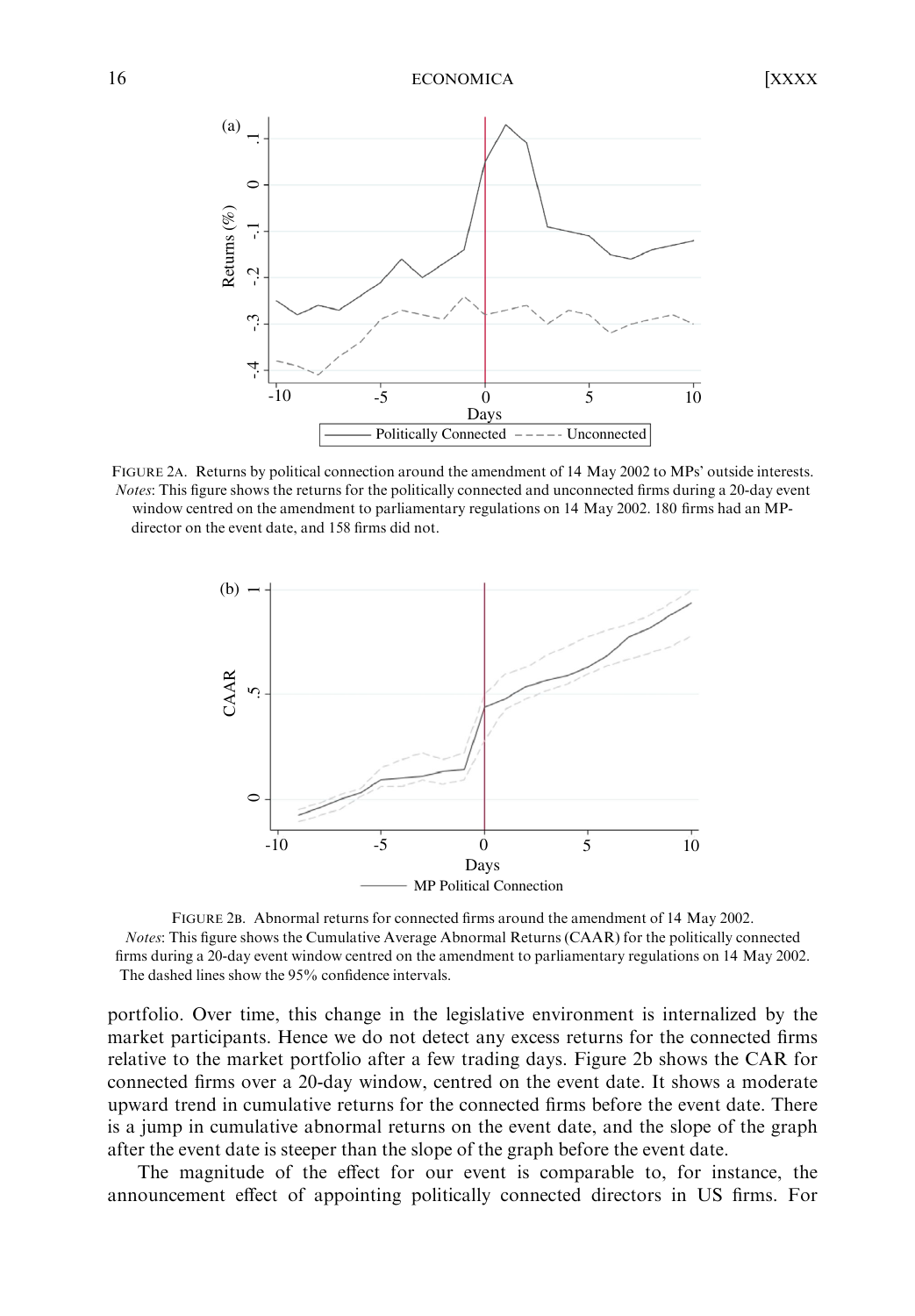example, Goldman *et al.* (2009) show that the announcement returns to the appointment of a politically connected director are approximately 1.2% for the connected firms.

Panel B of Table 2 reports placebo tests for firms connected to non-MP politicians. As the amendment of 14 May 2002 affects only the political value of MPs at Westminster, the value of other politicians—such as MEPs, ex-MPs and members of the Scottish Parliament and Welsh Assemblies—should be unaffected.<sup>29</sup> We report the average CARs for these companies following the amendment, and find no statistically significant price reaction for firms connected to non-MP politicians in our event windows.

Table 3 provides the cross-sectional results for the value effects. We control for several firm characteristics and two-digit UK industry codes in multivariate tests with value-weighted CARs for  $(-3, +3)$  days as the dependent variable. Column (1) presents the baseline specification for the firm value effect of connection to MPs. While MPs can be appointed as a director or consultant to the board, the former dominates numerically. In column (2), we re-estimate excluding all 76 firms with MP-consultants. The fraction of connected firms drops from 53% to 44%. In practice, excluding consultants does not affect the estimate of interest. The estimates from columns (1) and (2) again suggest that politically connected firms experienced a statistically significant gain in value because of the amendment. In column (3), we show the results from a placebo test for firms with non-MP political connections. Here, the control group is firms with no political connections, and we exclude firms with connections to MPs. We find that companies with connections to non-MPs experienced no statistically significant value gains following the 2002 amendment to parliamentary regulations. These results highlight that the value gains from the amendment were due to existing connections, net of the MPs' expertise. Therefore these gains are likely to be driven by the market's expectation of the increased political influence of connected firms.

We next employ a DiD setup as an alternative approach to estimating the impact of the amendment on firm value. Figure 3 plots MTBV by connected and non-connected firms for 1997–2005.<sup>30</sup> The illustrative evidence is suggestive of parallel trends before the amendment.<sup>31</sup>

The corresponding regression estimates are reported in Table 4. We report two sets of main estimates. The first set includes the FTSE 350 sample (panel A), while the second set excludes firms that hire an MP *after* the amendment (panel B). In both sets of results, we find qualitatively similar estimates for the interaction term  $MP$  Political Connections  $*$ Post2002. These DiD estimates (columns (1) and (3)) are statistically significant at the 1% level. Our results are also unaffected by alternative treatments of the time dimension, that is, linear time trends in columns (2) and (4). These results suggest a value gain of 4– 5% for connected firms in the three years following the amendment.

#### MPs with corporate connections and parliamentary committees

Next, we focus on the parliamentary activities of MPs with corporate connections following the amendment. We examine the composition and minutes of parliamentary select and joint committees. First, we investigate if MPs with corporate affiliations before the amendment are more likely to be members of parliamentary joint and select committees compared to all other MPs in the post-amendment period.<sup>32</sup> The dependent variable in column (1) of Table 5 is an indicator for membership of any of the committees listed in Online Appendix 1. We control for MPs' demographic characteristics and the electoral majority. We demonstrate that MPs with pre-2002

<sup>©</sup> 2021 The Authors. Economica published by John Wiley & Sons Ltd on behalf of London School of Economics and Political Science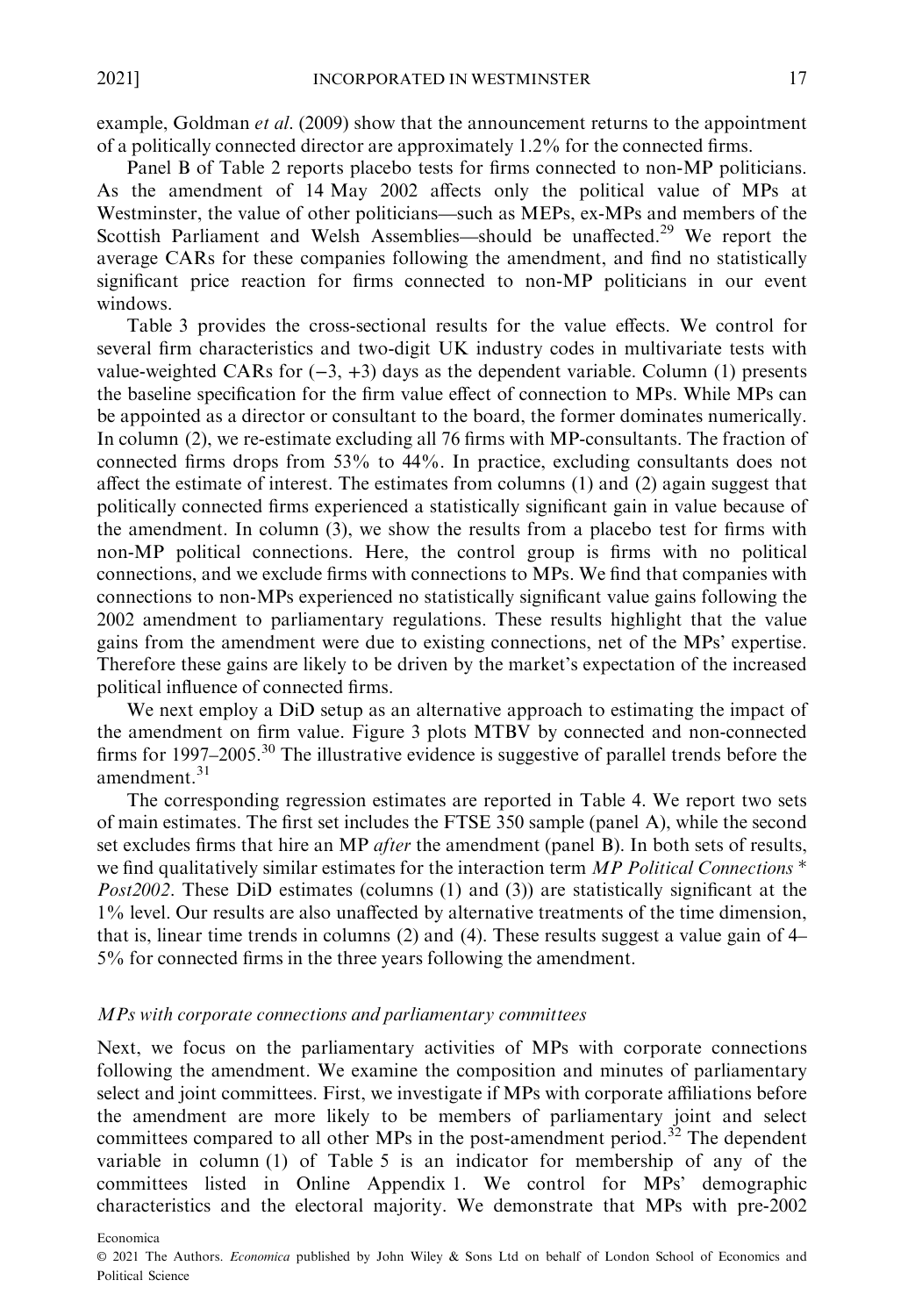|                                     | (1)      | (2)      | (3)      |
|-------------------------------------|----------|----------|----------|
| <b>MP</b> Political Connections     | 0.088    |          |          |
|                                     | (0.031)  |          |          |
| MP-director appointments only       |          | 0.092    |          |
|                                     |          | (0.030)  |          |
| <b>Non-MP Political Connections</b> |          |          | 0.011    |
|                                     |          |          | (0.008)  |
| <b>ROA</b>                          | 0.013    | 0.020    | 0.017    |
|                                     | (0.006)  | (0.008)  | (0.006)  |
| Size                                | 0.034    | 0.038    | 0.045    |
|                                     | (0.011)  | (0.016)  | (0.020)  |
| <b>Board Size</b>                   | 0.007    | 0.012    | 0.011    |
|                                     | (0.010)  | (0.015)  | (0.009)  |
| Board Independence                  | 0.002    | 0.005    | 0.007    |
|                                     | (0.003)  | (0.004)  | (0.007)  |
| Leverage                            | $-0.004$ | $-0.003$ | $-0.009$ |
|                                     | (0.006)  | (0.003)  | (0.008)  |
| Industry dummies                    | Yes      | Yes      | Yes      |
| Constant                            | 0.082    | 0.028    | 0.118    |
|                                     | (0.031)  | (0.015)  | (0.073)  |
| $\boldsymbol{N}$                    | 338      | 309      | 229      |
| $R^2$                               | 0.184    | 0.134    | 0.091    |

THE EFFECT OF POLITICAL CONNECTIONS ON FIRM VALUE: MULTIVARIATE CAR **ESTIMATES** 

#### Notes

Dependent variable: CAR (−3, +3).

This table presents the cross-sectional regressions of CARs. The sample comprises firms in the FTSE 350 as of the year 2002. The dependent variable is CAR in the  $(-3, +3)$  days window around the amendment in UK parliamentary regulations on 14 May 2002. Column (1) shows the baseline results for all firms with political connections to MPs. Column (2) shows the results for a subsample of firms appointing MPs as directors and not as consultants. Column (3) shows the results for firms connected to non-MP politicians. MP Political Connections is an indicator taking value 1 if an FTSE 350 firm had employed a concurrent member of the UK Parliament on the corporate board as of 1 January 2002; Non-MP Political Connections is an indicator taking value 1 if an FTSE 350 firm had employed a politician who is not a concurrent member of the UK Parliament on the corporate board as of 1 January 2002; ROA is defined as the ratio of earnings before interest and taxes over total assets; Size is defined as the natural log of Annual Sales Turnover; Board Size is the number of directors on the corporate board; Board Independence is defined as independent directors on the corporate board as a percentage of Board Size; Leverage is the ratio of Total Debt to Total Equity. All independent variables are lagged by 1 year. Robust standard errors are reported in parentheses below the estimates.

corporate affiliations were 23 percentage points more likely to be appointed to select and joint committees after the amendment than MPs without prior corporate affiliations. Senior MPs with longer parliamentary tenure were more likely to be appointed to committees. Male MPs, Conservative Party MPs, and MPs from constituencies with a large electoral majority are also more likely to be committee members. Our results demonstrate the endogenous sorting of MPs into parliamentary committees following the amendment. These results reflect the actions of MPs when the constraint to political influence was withdrawn. We present the results in Table 5.

We then examine the percentage of these committee meetings attended by member MPs in 2003–5. We show the estimates of the difference in average committee attendance of MPs with a corporate affiliation relative to MPs with no corporate affiliations in

TABLE 3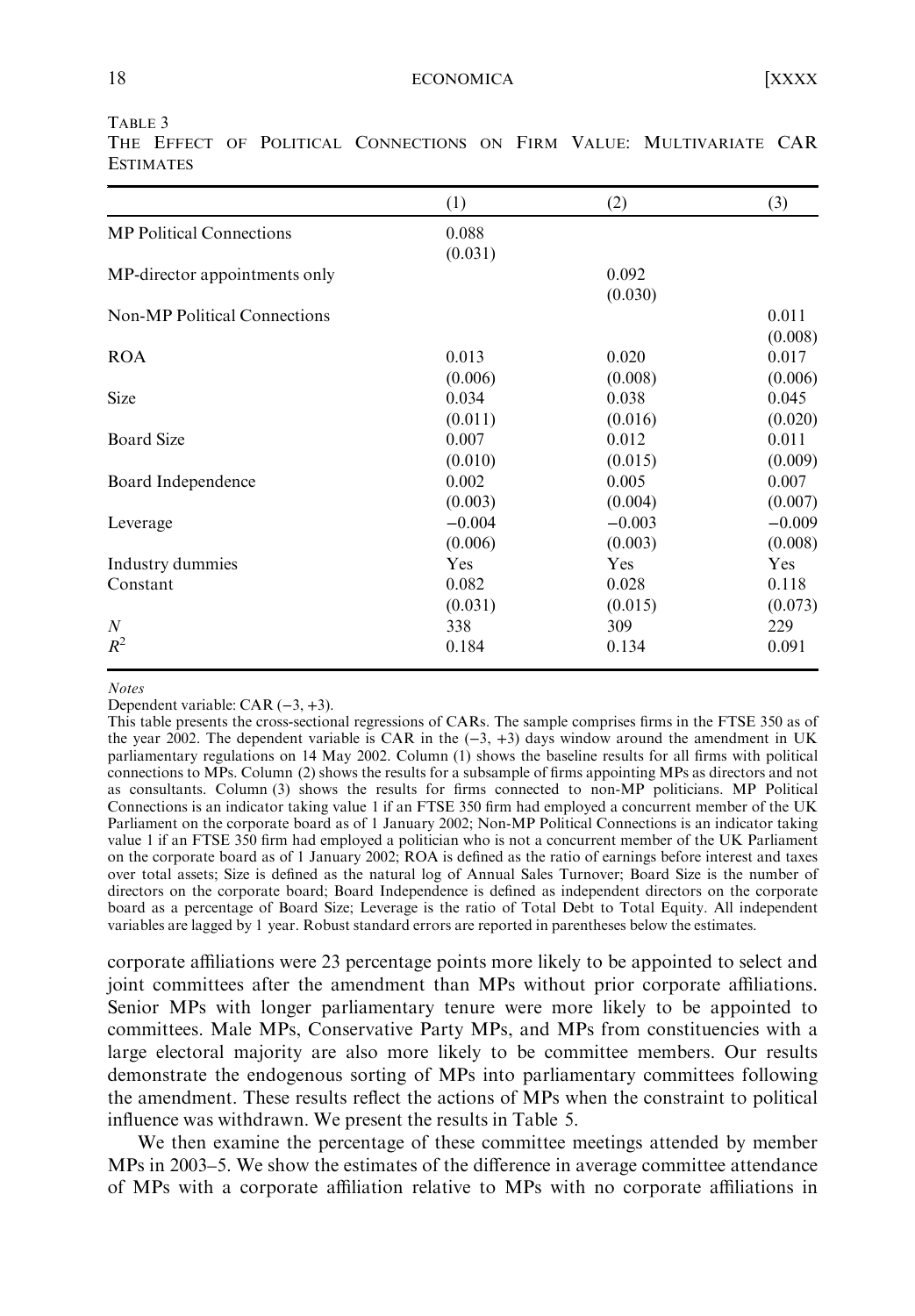

Firms Connected to MPs (Treatment)  $---$  - Firms Not connected to MPs (Control)

FIGURE 3. Firm value (MTBV) by connected versus non-connected firms, 1997–2005. Notes: In this figure, we present the change in the average MTBV (market value of assets over book value of total assets) of UK firms that employed an MP at the time of the amendment compared to firms that never had any connection to an MP in the period 1997–2005.

column (2) of Table 5. MPs with a corporate affiliation attended 7% more meetings than MPs without an affiliation in the period following the amendment. Senior MPs are marginally more likely to attend committee meetings than junior MPs. Collectively, the estimates in Table 5 show that connected MPs acted at both the extensive margin (joining committees) and the intensive margin (attending meetings) to be more involved in the vital political decisions from which they were prohibited before the amendment. Given that these committees are generally tasked with the draft proposals and enquiries that inform future legislation, these results highlight a direct channel through which a politician can work in the interests of their corporate affiliations.

#### Rebalancing of corporate political strategies

How do firms react to increased access to political influence? Descriptive statistics on the characteristics of politician directors before and after the amendment (reported in Online Appendix 3) show that the proportion of non-executive directors who were MPs increased markedly from 8% to 14% after the amendment. This rate of increase is consistent with the findings of Geys and Mause (2013) that approximately 27% of UK MPs had directorships by 2010. In contrast, in our sample, 15% of all MPs in 2002 had corporate affiliations. There is no increase in the proportion of other politicians (MEPs and ex-MPs) in the post-amendment period.

We estimate DiD models of the probability of MPs being on a corporate board or holding a consulting position in an FTSE 350 firm. The treated group is comprised of all MPs of the UK Parliament (less the cabinet), and the control group is composed of MEPs and ex-MPs. Hence the DiD estimate is the change in the probability of MPs holding such a position relative to non-MPs, following the amendment. We present the results in Table 6. We find that the likelihood of MPs' corporate appointments increases by 8 percentage points in the post-2002 period (column (1)). This effect is subsequently

© 2021 The Authors. Economica published by John Wiley & Sons Ltd on behalf of London School of Economics and Political Science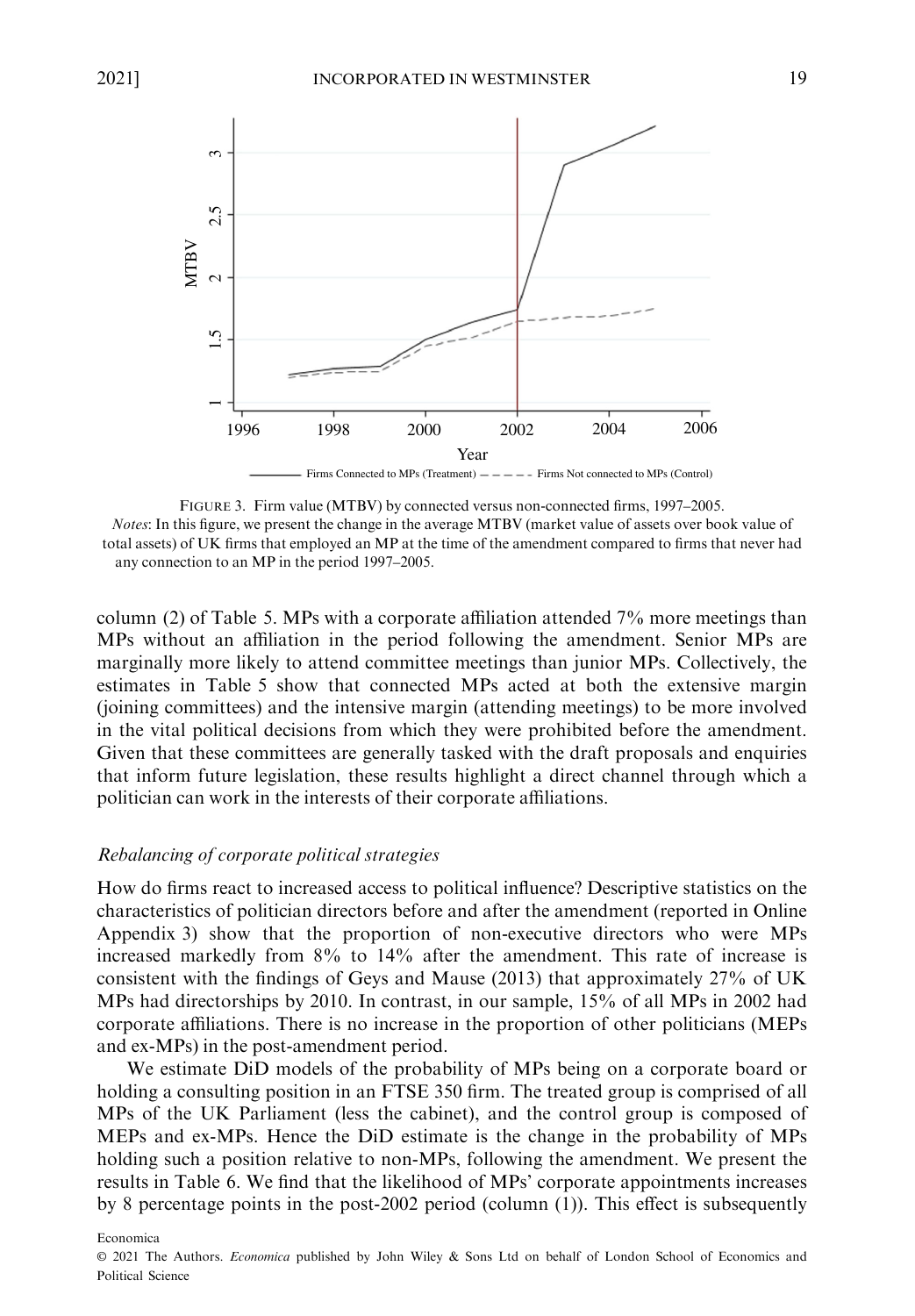|                                     | Panel<br>firms | A:<br>All      | Panel B: Excluding switchers from the<br>control group |          |
|-------------------------------------|----------------|----------------|--------------------------------------------------------|----------|
|                                     | (1)            | (2)            | (3)                                                    | (4)      |
| MP Political Connections * Post2002 | 0.042          | 0.049          | 0.051                                                  | 0.057    |
|                                     | (0.013)        | (0.015)        | (0.023)                                                | (0.020)  |
| <b>MP</b> Political Connections     | 0.026          | 0.036          | 0.030                                                  | 0.038    |
|                                     | (0.008)        | (0.010)        | (0.012)                                                | (0.013)  |
| Post2002                            |                | 0.011          |                                                        | 0.014    |
|                                     |                | (0.004)        |                                                        | (0.005)  |
| <b>ROA</b>                          | 0.118          | 0.056          | 0.134                                                  | 0.077    |
|                                     | (0.052)        | (0.026)        | (0.046)                                                | (0.037)  |
| <b>Size</b>                         | 0.248          | 0.167          | 0.266                                                  | 0.199    |
|                                     | (0.109)        | (0.082)        | (0.112)                                                | (0.086)  |
| <b>Board Size</b>                   | 0.055          | 0.047          | 0.037                                                  | 0.032    |
|                                     | (0.036)        | (0.041)        | (0.025)                                                | (0.028)  |
| Board Independence                  | 0.022          | 0.015          | 0.019                                                  | 0.018    |
|                                     | (0.017)        | (0.013)        | (0.016)                                                | (0.016)  |
| Leverage                            | $-0.030$       | $-0.024$       | $-0.040$                                               | $-0.031$ |
|                                     | (0.015)        | (0.013)        | (0.017)                                                | (0.014)  |
| Risk                                | $-0.018$       | $-0.012$       | $-0.022$                                               | $-0.020$ |
|                                     | (0.007)        | (0.006)        | (0.010)                                                | (0.010)  |
| Industry dummies                    | Yes            | Yes            | Yes                                                    | Yes      |
| Year dummies                        | Yes            | N <sub>0</sub> | Yes                                                    | No       |
| Linear time trend                   | N <sub>0</sub> | Yes            | No                                                     | Yes      |
| $\boldsymbol{N}$                    | 2366           | 2366           | 2105                                                   | 2105     |
| $R^2$                               | 0.44           | 0.33           | 0.34                                                   | 0.28     |

TABLE 4

DIFFERENCE-IN-DIFFERENCE ESTIMATES: EFFECT OF THE AMENDMENT ON FIRM VALUE

#### Notes

Dependent variable: Market to Book Value.

This table shows the difference-in-difference in the valuation for firms connected to MPs with respect to unconnected firms before and after the 2002 amendment. The sample comprises FTSE 350 firms as of 2002 for the 1999–2005 period. The treatment group consists of firms with MP connections as of 2002, and the control group consists of firms without any political connections. The dependent variable in all specifications is the Market to Book Value. Panel A includes all previously unconnected firms that appointed an MP in the post-2002 period in the control group. Panel B excludes these firms from the control group. Columns (1) and (3) report estimates with year dummies; columns (2) and (4) report estimates with a linear time trend. MP Political Connections is an indicator taking value 1 if an FTSE 350 firm had employed a concurrent member of the UK Parliament on the corporate board as of 1 January 2002; Non-MP Connection is an indicator taking value 1 if an FTSE 350 firm had employed a politician who is not a concurrent member of the UK Parliament on the corporate board as of 1 January 2002; Post2002 is an indicator taking value 1 for all years after 2002. The year 2002 is considered a treatment year because the amendment passed in May is closer to the beginning of the UK's April–March tax year. ROA is defined as the ratio of earnings before interest and taxes over total assets; Size is defined as the natural log of Annual Sales Turnover; Board Size is the number of directors on the corporate board; Board Independence is defined as independent directors on the corporate board as a percentage of Board Size; Risk is defined as the variance in monthly stock returns; Leverage is the ratio of Total Debt to Total Equity. All independent variables are lagged by 1 year. Robust standard errors, clustered at the firm level, are reported in parentheses below the estimates.

(column (2)) split by whether the MP had a corporate affiliation as of 2001. There is some indication that the amendment had a slightly higher effect on previously unattached MPs joining a corporate board. Therefore the amendment of the parliamentary regulation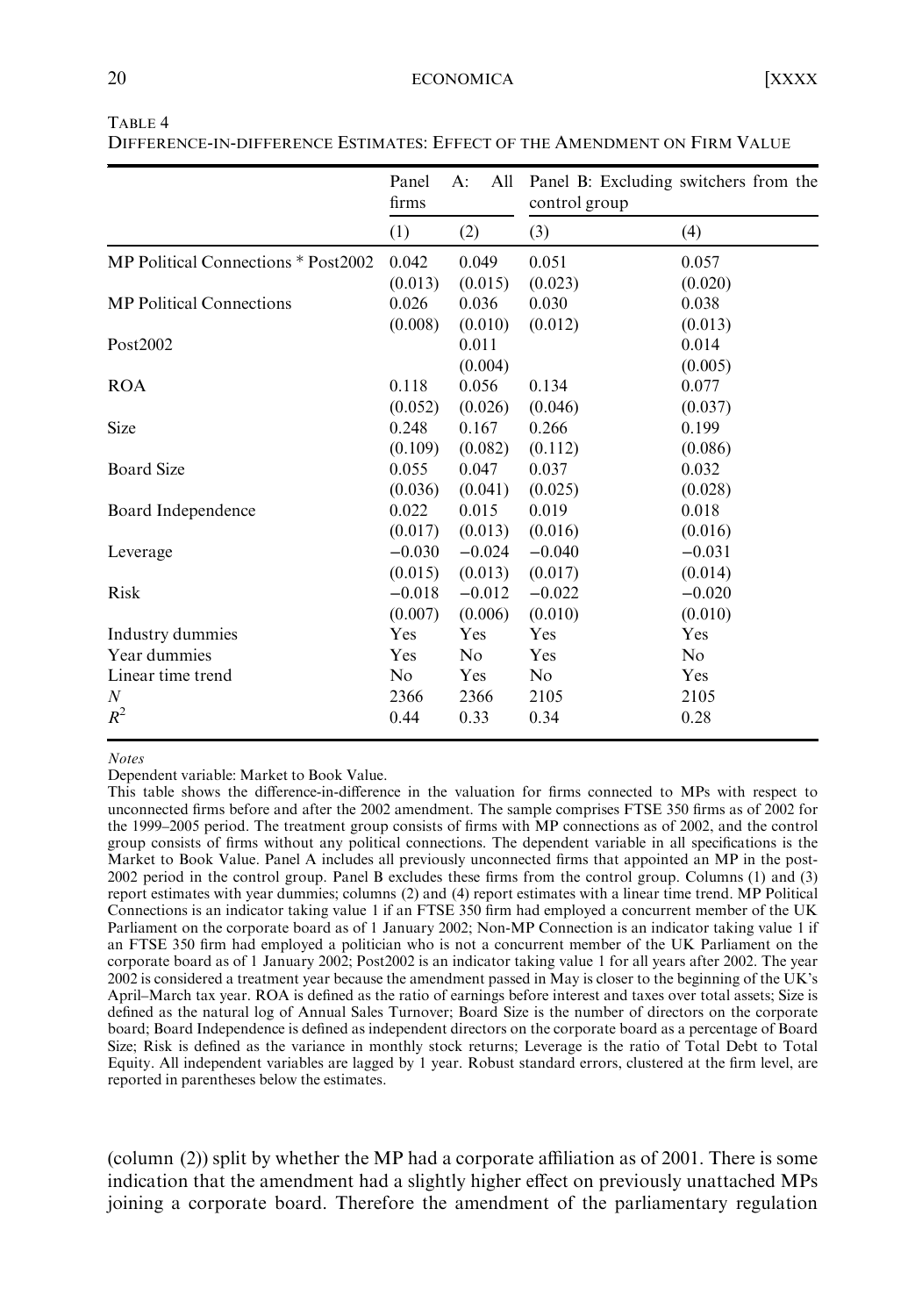|                                                      | Indicator of<br>committee<br>appointment |                  | Percentage of<br>committee<br>meetings<br>attended |                  |
|------------------------------------------------------|------------------------------------------|------------------|----------------------------------------------------|------------------|
|                                                      | (1)                                      | (2)              | (3)                                                | (4)              |
| MPs with Pre-2002 Corporate Affiliations             | 0.233<br>(0.062)                         | 0.199<br>(0.055) |                                                    |                  |
| MPs with Corporate Affiliations                      |                                          |                  | 7.143<br>(2.508)                                   | 5.557<br>(2.013) |
| MPs with Pre-2002 Corporate Affiliations * MP Tenure |                                          | 0.059<br>(0.024) |                                                    |                  |
| MPs with Corporate Affiliations * MP Tenure          |                                          |                  |                                                    | 0.867<br>(0.313) |
| MP Age                                               | 0.154                                    | 0.148            | 0.023                                              | 0.027            |
|                                                      | (0.066)                                  | (0.060)          | (0.016)                                            | (0.015)          |
| Male MP                                              | 0.403                                    | 0.400            | 1.098                                              | 1.235            |
|                                                      | (0.194)                                  | (0.190)          | (0.353)                                            | (0.322)          |
| <b>MP</b> Tenure                                     | 0.108                                    | 0.067            | 1.543                                              | 1.409            |
|                                                      | (0.043)                                  | (0.033)          | (0.742)                                            | (0.703)          |
| <b>Electoral Majority</b>                            | 0.307                                    | 0.323            | 2.120                                              | 2.012            |
|                                                      | (0.135)                                  | (0.128)          | (1.004)                                            | (0.096)          |
| Conservative Party Affiliation                       | 0.118                                    | 0.120            | 0.983                                              | 0.980            |
|                                                      | (0.062)                                  | (0.057)          | (0.380)                                            | (0.363)          |
| $\boldsymbol{N}$                                     | 1896                                     | 1896             | 1896                                               | 1896             |
| $R^2$                                                | 0.334                                    | 0.377            | 0.252                                              | 0.279            |

## TABLE 5

PARTICIPATION OF MPS WITH CORPORATE AFFILIATIONS IN PARLIAMENTARY ACTIVITIES

**Notes** 

This table presents the results of the changes in the parliamentary activities of MPs with corporate affiliations, conditional on MPs' seniority in Parliament. The sample consists of all MPs in the House of Commons as of 2002, less the Cabinet members. The dependent variable in columns (1) and (2) is an indicator for MPs with pre-2002 corporate affiliations appointed to parliamentary select and joint committees. The dependent variable in columns (3) and (4) is the percentage of select and joint committee meetings attended by an individual MP. The control group consists of MPs with no corporate affiliationsMP Age is the age of individual members of the UK Parliament in years; Male MP is an indicator taking value 1 if the member of the UK Parliament is male; MP Tenure is the number of consecutive years for which an individual is a member of the UK Parliament; Electoral Majority is the margin of the win (in terms of percentage of votes) for the member of the UK Parliament in the 2001 UK general elections; Conservative Party Affiliation is an indicator taking value 1 if the member of the UK Parliament is from the Conservative Party. Robust standard errors, clustered at the individual level, are reported in parentheses below the estimates.

increased the demand for MPs relative to other politicians, indicating firms' desire for enhanced political access through these MPs.

Next, we examine how the enhanced value of direct political access impacted on indirect channels of political influence such as corporate political donations. Figure 4a shows the evolution of corporate political donations in the UK over the 2000–10 period, where aggregate donations vary with the election cycle. Firms connected to an MP have a lower level of political donations from 2001 to 2010 compared to firms without such connections. The gap in political donations between connected and unconnected firms marginally widens in the post-2002 period. Figure 4b shows that the time series of political donations made by firms with connections with non-MP politicians is similar to that shown in Figure 4a.

<sup>©</sup> 2021 The Authors. Economica published by John Wiley & Sons Ltd on behalf of London School of Economics and Political Science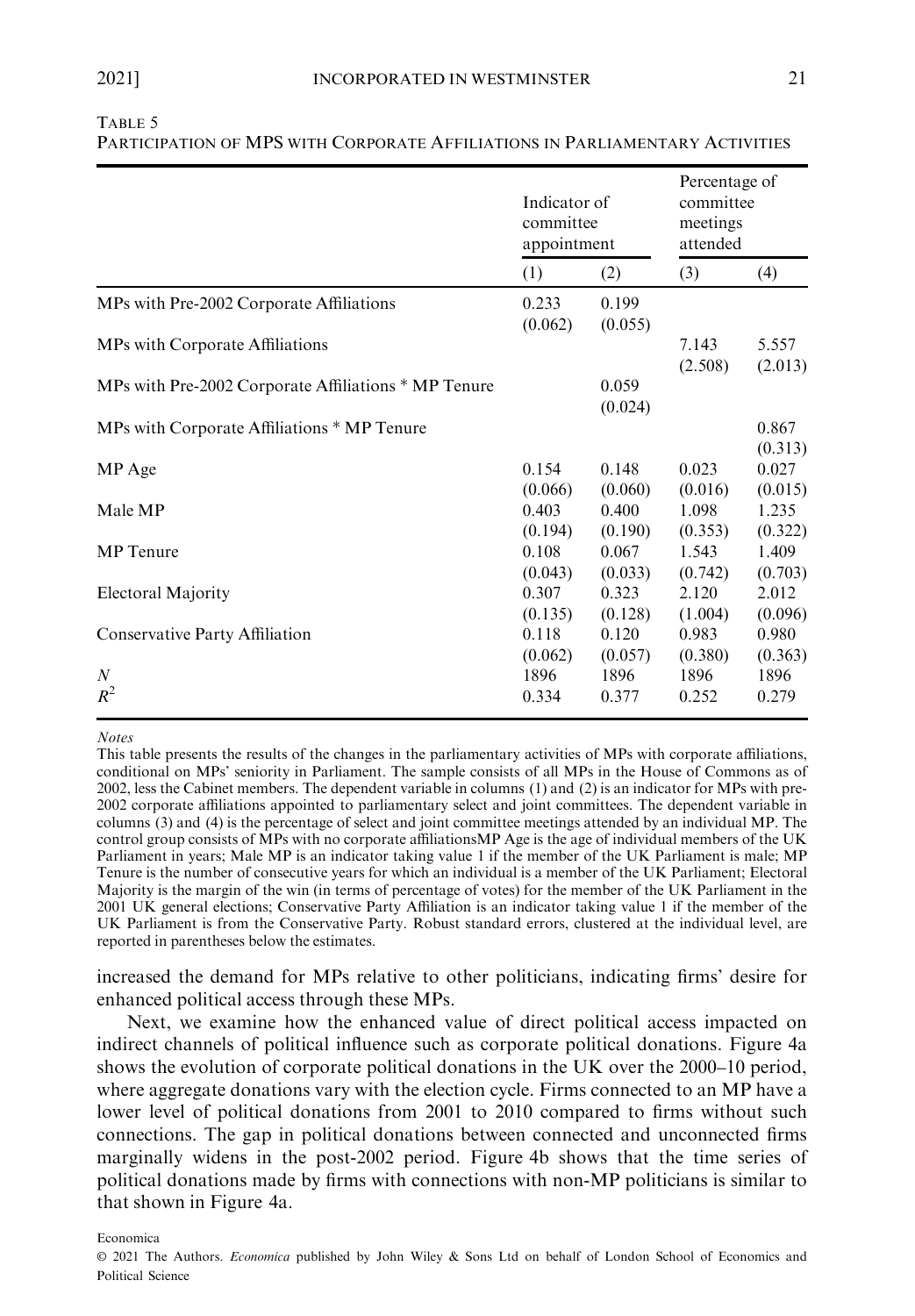TABLE 6

|                                                  | (1)        | (2)        |
|--------------------------------------------------|------------|------------|
| $MP * Post2002$                                  | 0.088      |            |
|                                                  | (0.029)    |            |
| MP with Prior Corporate Experience * Post2002    |            | 0.034      |
|                                                  |            | (0.015)    |
| MP without Prior Corporate Experience * Post2002 |            | 0.057      |
|                                                  |            | (0.019)    |
| MP                                               | 0.051      |            |
|                                                  | (0.013)    |            |
| MP with Prior Corporate Experience               |            | 0.068      |
|                                                  |            | (0.017)    |
| MP without Prior Corporate Experience            |            | 0.021      |
|                                                  |            | (0.013)    |
| MP Age                                           | 0.067      | 0.013      |
|                                                  | (0.031)    | (0.008)    |
| Male MP                                          | 0.567      | 0.610      |
|                                                  | (0.137)    | (0.171)    |
| <b>MP</b> Tenure                                 | 0.242      | 0.166      |
|                                                  | (0.103)    | (0.075)    |
| Conservative Party Affiliation                   | 0.334      | 0.375      |
|                                                  | (0.123)    | (0.144)    |
| <b>Electoral Majority</b>                        | 0.277      | 0.218      |
|                                                  | (0.115)    | (0.111)    |
| Year dummies                                     | <b>Yes</b> | <b>Yes</b> |
| N                                                | 5313       | 5313       |
| $R^2$                                            | 0.238      | 0.294      |

DIFFERENCE-IN-DIFFERENCE ESTIMATES: EFFECT OF THE AMENDMENT ON THE PROBABILITY OF MPS' CORPORATE CONNECTIONS

#### Notes

Dependent variable: Appointment to an FTSE 350 Board.

This table presents the likelihood of MPs holding a corporate affiliation before and after the amendment to UK parliamentary regulations. The dependent variable in all specifications is an indicator for an MP's appointment in an FTSE 350 firm. The treatment group consists of all MPs in the House of Commons as of 2002 (659), less the number of Cabinet members who do not hold outside positions (27). The control group consists of all the members of the European Parliament from the UK (73) and the MPs who lost their seats in the 2001 UK general elections (27). Column (1) shows the likelihood of all MPs to be appointed in an FTSE 350 company in 1999–2005. Column (2) shows the likelihood of all MPs with and without corporate affiliations before 2002 to be appointed in an FTSE 350 company. Post2002 is an indicator taking value 1 for all years after 2002. MP Age is the age of individual members of the UK Parliament in years; Male MP is an indicator taking value 1 if the member of the UK Parliament is male; MP Tenure is the number of consecutive years for which an individual is a member of the UK Parliament; Electoral Majority is the margin of the win (in terms of percentage of votes) for the member of the UK Parliament in the 2001 UK general elections; Conservative Party Affiliation is an indicator taking value 1 if the member of the UK Parliament is from the Conservative Party. Robust standard errors, clustered at the firm level, are reported in parentheses below the estimates.

We estimate a DiD specification as shown in equation (4), where the dependent variable is the natural log of corporate political donations. Table 7 provides the DiD results. The results in column (1) show that firms with MP political connections make lower political donations than firms with no political connections and non-MP political connections after the amendment. Column (2) shows no statistically significant change in the political donations of firms connected to non-MP politicians.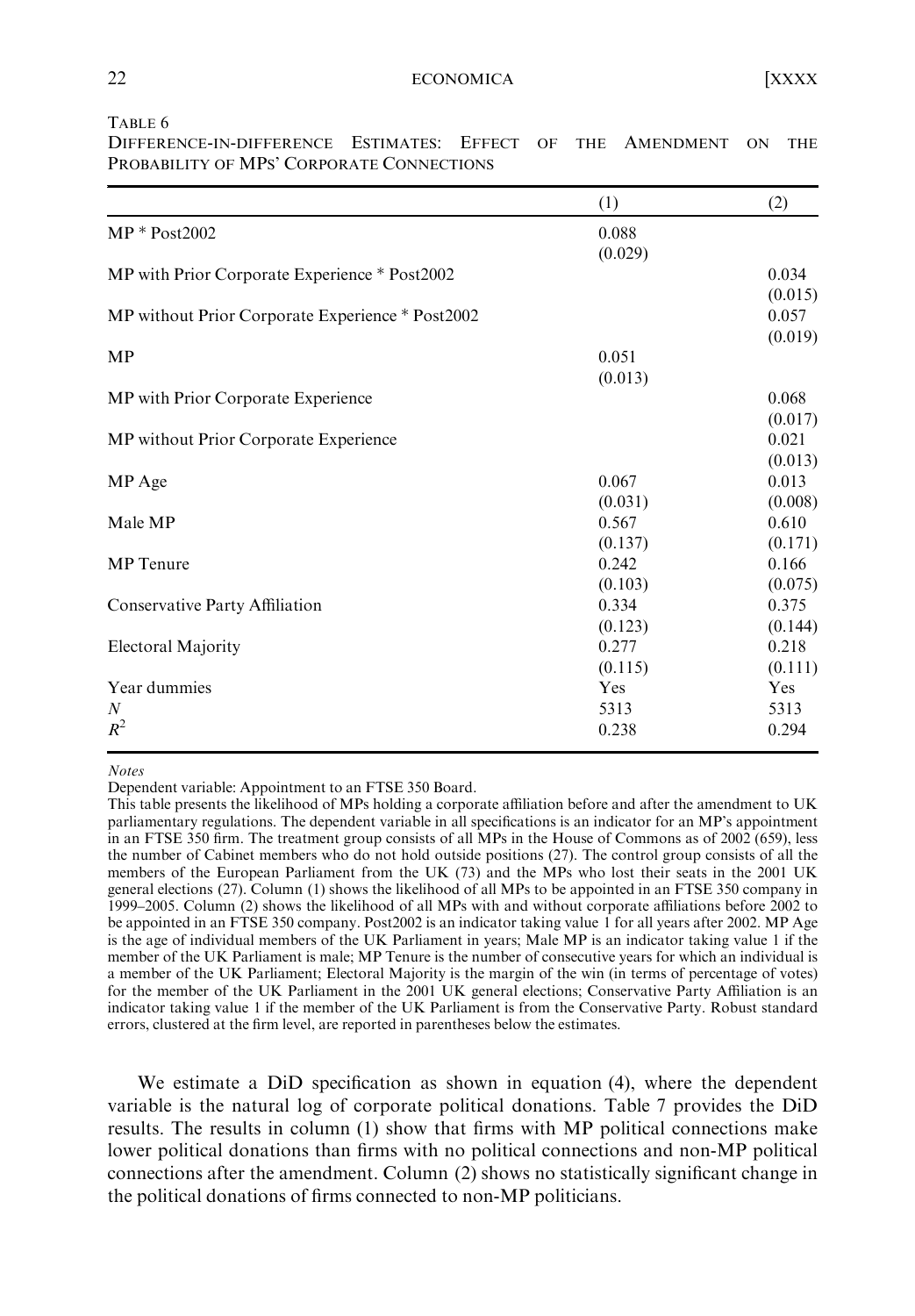TABLE 7

|                                         | (1)      | (2)        |
|-----------------------------------------|----------|------------|
| MP Political Connections * Post2002     | $-0.191$ |            |
|                                         | (0.070)  |            |
| Non-MP Political Connections * Post2002 |          | 0.143      |
|                                         |          | (0.083)    |
| <b>MP</b> Political Connections         | 0.333    |            |
|                                         | (0.182)  |            |
| <b>Non-MP Political Connections</b>     |          | 0.286      |
|                                         |          | (0.191)    |
| Control variables                       | Yes      | <b>Yes</b> |
| Industry dummies                        | Yes      | <b>Yes</b> |
| Year dummies                            | Yes      | <b>Yes</b> |
| $\boldsymbol{N}$                        | 1621     | 1621       |
| $R^2$                                   | 0.202    | 0.138      |

DIFFERENCE-IN-DIFFERENCE ESTIMATES: EFFECT OF THE AMENDMENT ON POLITICAL DONATIONS

#### Notes

Dependent variable: ln(Political Donations).

This table presents the difference-in-difference in political donations of firms connected to MPs versus unconnected firms before and after the 2002 amendment. The sample consists of FTSE 350 firms for the period 2001–5. The dependent variable in all specifications is the natural log of annualized corporate political donations. Column (1) shows the results for firms with political connections to MPs. Column (2) shows the results for firms with connections to non-MP politicians. The control group consists of firms with no political connections. In all the specifications, we use donations information for the period 2001–5. MP Political Connections is an indicator taking value 1 if an FTSE 350 firm had employed a concurrent member of the UK Parliament on the corporate board as of 1 January 2002; Non-MP Political Connections is an indicator taking value 1 if an FTSE 350 firm had employed a politician who is not a concurrent member of the UK Parliament on the corporate board as of 1 January 2002; Post2002 is an indicator taking value 1 for all years after 2002. All specifications contain the set of lagged control variables as used in Table 3. Robust standard errors are reported in parentheses below the estimates.

The effect is substantial: connected firms reduce political donations by 20%. The implication of this is that firms jointly optimize direct (appointment of MPs) and indirect (political donations) forms of political access.

#### Heterogeneous effects of the amendment on connected firms

To further examine the consequences of the amendment for social welfare, we examine whether firms characterized by family control, poorer social and environmental performance, and lower accounting transparency benefited more from the parliamentary regulation change. We estimate triple difference estimators where the dependent variable is the MTBV. The main regressor is the triple interactions of  $MP$  Political Connections  $*$ Post2002 and indicators for the types of firms mentioned above. These specifications also include the double-difference estimator as well as the indicators for MP political connections and post-2002. For the sake of brevity, we report only the triple difference interactions in Table 8.

Column (1) of Table 8 demonstrates that family firms with connections to MPs had a higher value gain in the post-2002 period compared to non-family firms. In columns (2) and (3), we show that firms with high GHG emissions and MP political connections gain in the post-2002 period. In contrast, there is no significant value gain for politically

Economica

© 2021 The Authors. Economica published by John Wiley & Sons Ltd on behalf of London School of Economics and Political Science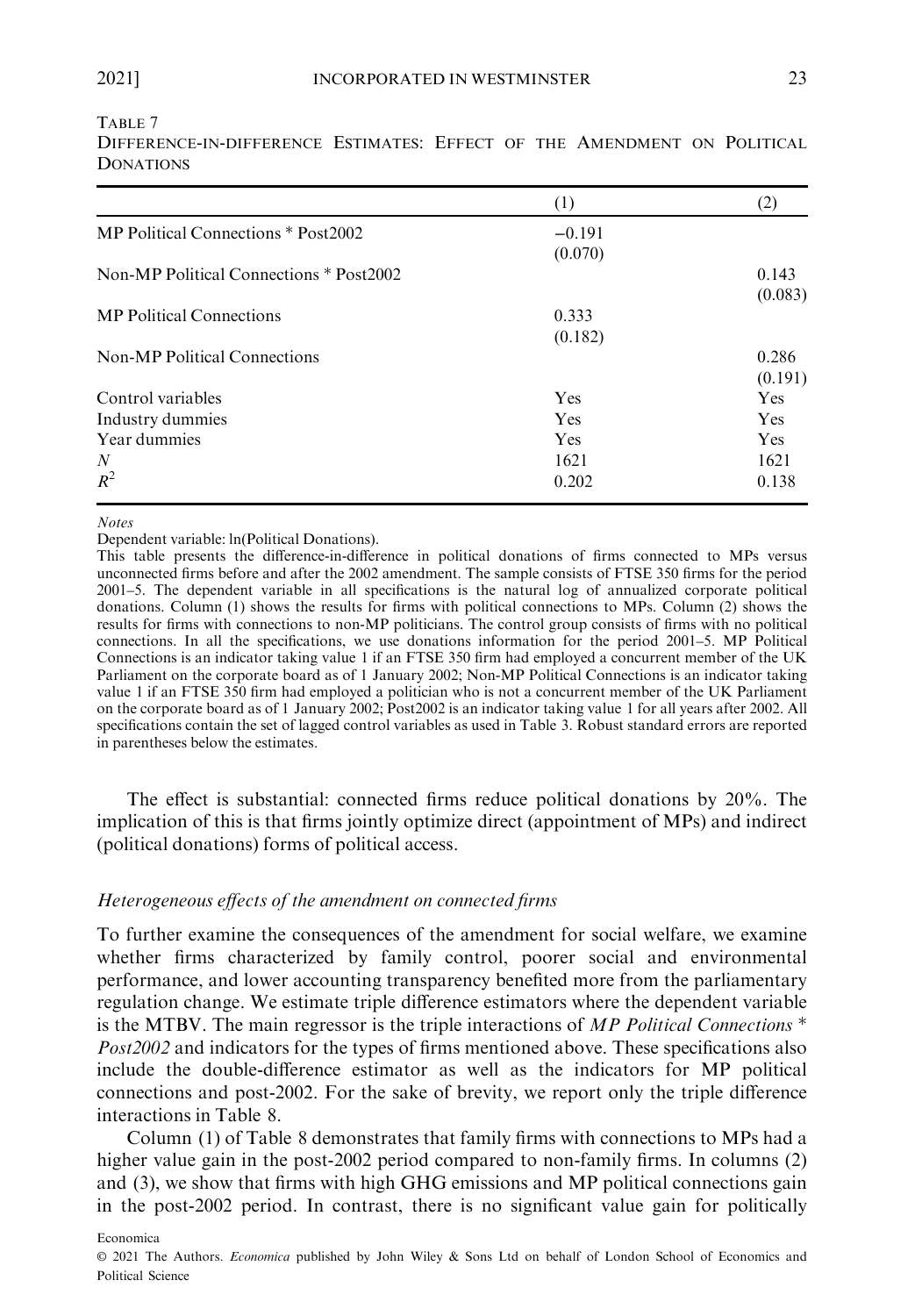

FIGURE 4A. Political donations around the change in parliamentary regulations (2001–10). Notes: This figure shows the time series of mean political donations made by FTSE 350 firms connected to MPs (solid curve) and not connected to MPs (dashed curve) in the period 2001–10. The solid vertical line represents the year of the parliamentary amendment, and the dashed vertical lines denote the years of UK general elections.



FIGURE 4B. Political donations of firms with non-MP political connections (2001–10). Notes: This figure shows the time series of mean political donations made by FTSE 350 firms with non-MP political connections in the period 2001–10. The solid vertical line represents the year of the parliamentary

connected firms with low CSR spending. In terms of accounting transparency, firms connected with MPs with lower accounting transparency gained value after the amendment. In essence, Table 8 suggests that firms with arguably fewer desirable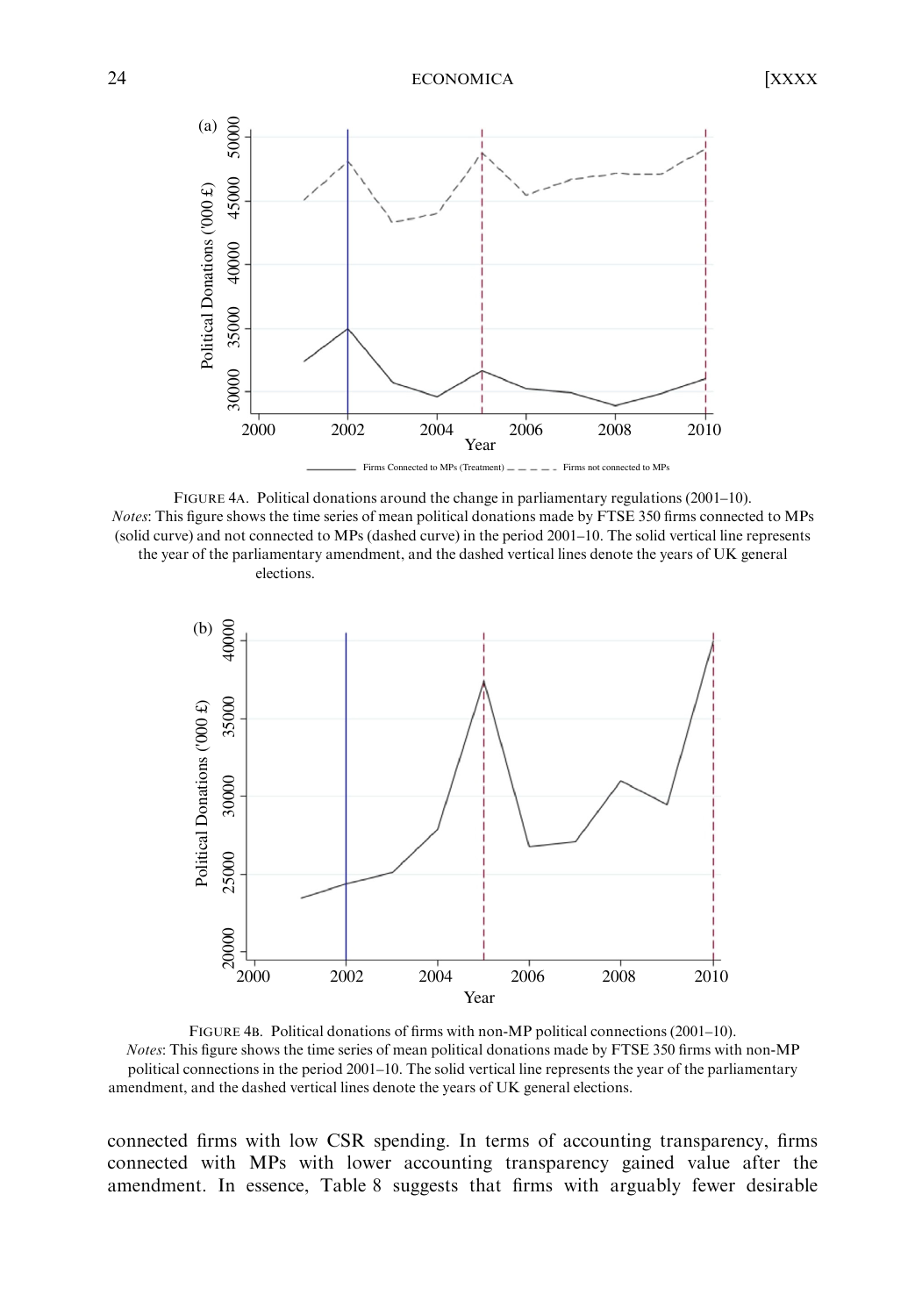characteristics (family control, poorer environmental performance, and lower accounting transparency) gained value from increased access of the connected MPs to parliamentary decision-making.

#### Robustness tests and extensions

We conduct a range of robustness tests and extensions to examine the effects of potential confounding factors.

First, we check for the number of appointments of politician directors in the six months before the amendment to examine if firms start to appoint more MPs in anticipation of this amendment. Between December 2001, when the review was first announced, and when the recommendations were finally adopted, nine firms announced directors' appointments. All of these were reappointments. Of the 28 reappointed directors, none were MPs. The small number of appointments in anticipation can reflect the timing of the appointment season relative to the discussion and passing of the legislation, combined with the quite short timeline of the legislation from initial steps to implementation. Given that the shareholder voting season in the UK runs from April to June (some very few votes happen at the end of July), director nominations are finalized months before the Annual General Meeting, where the voting is conducted. The Consulting Paper containing the proposal for the amendment was published on 15 February, and the parliamentary debates were held in March–May 2001. The public consultation overlapped with the peak of the director-election season (as shown in Figure 1).

Second, to ensure that we are not capturing idiosyncratic trends in stock prices, we simulate the policy experiment for the 'treated' and 'control' groups for 100 randomly defined dates in the 24 months before the event, and calculate the CAR for 3-day event windows. We find no statistically significant value effects in any of these time windows for the politically connected firms. Next, we check the robustness of our results to anticipation and other timing effects. We examine the change in the value of connected firms around the publication of the Consulting paper (22 May 2002) and the public consultations in London and Edinburgh. The consultations happened from 1 May to 10 May 2002, and we estimated the effects in a [−1, +1] window around 2 May and 8 May 2002.<sup>33</sup> There was no price reaction around the initial announcement of the review of MPs' Code of Conduct and the public hearings, but there is a statistically significant gain in value for connected firms around the publication of the Consulting Paper. The result indicates that investors may have had some prior knowledge of the committee's recommendations and acted accordingly. We report these results in Online Appendices 3 and 4, respectively.

Furthermore, we examined the CARs, allowing the effect of political connections to vary by whether firms are connected to MPs from the Conservative Party or to MPs from other parties (Labour, Liberal-Democrats and Green Party). We find weak evidence that firms connected to Conservative Party MPs experience a higher price reaction in the event windows compared to firms connected to MPs from other parties. We present the results in Online Appendix 5.

One concern is that our results reflect a general increasing return to political expertise over the period and that the post-amendment dummy captures the trend in the value of political expertise. In Online Appendix 6, we estimate a DiD specification for the gain in value for firms connected to a non-MP politician relative to firms with no political connections. We find no statistically significant effect of the amendment on the value of

<sup>©</sup> 2021 The Authors. Economica published by John Wiley & Sons Ltd on behalf of London School of Economics and Political Science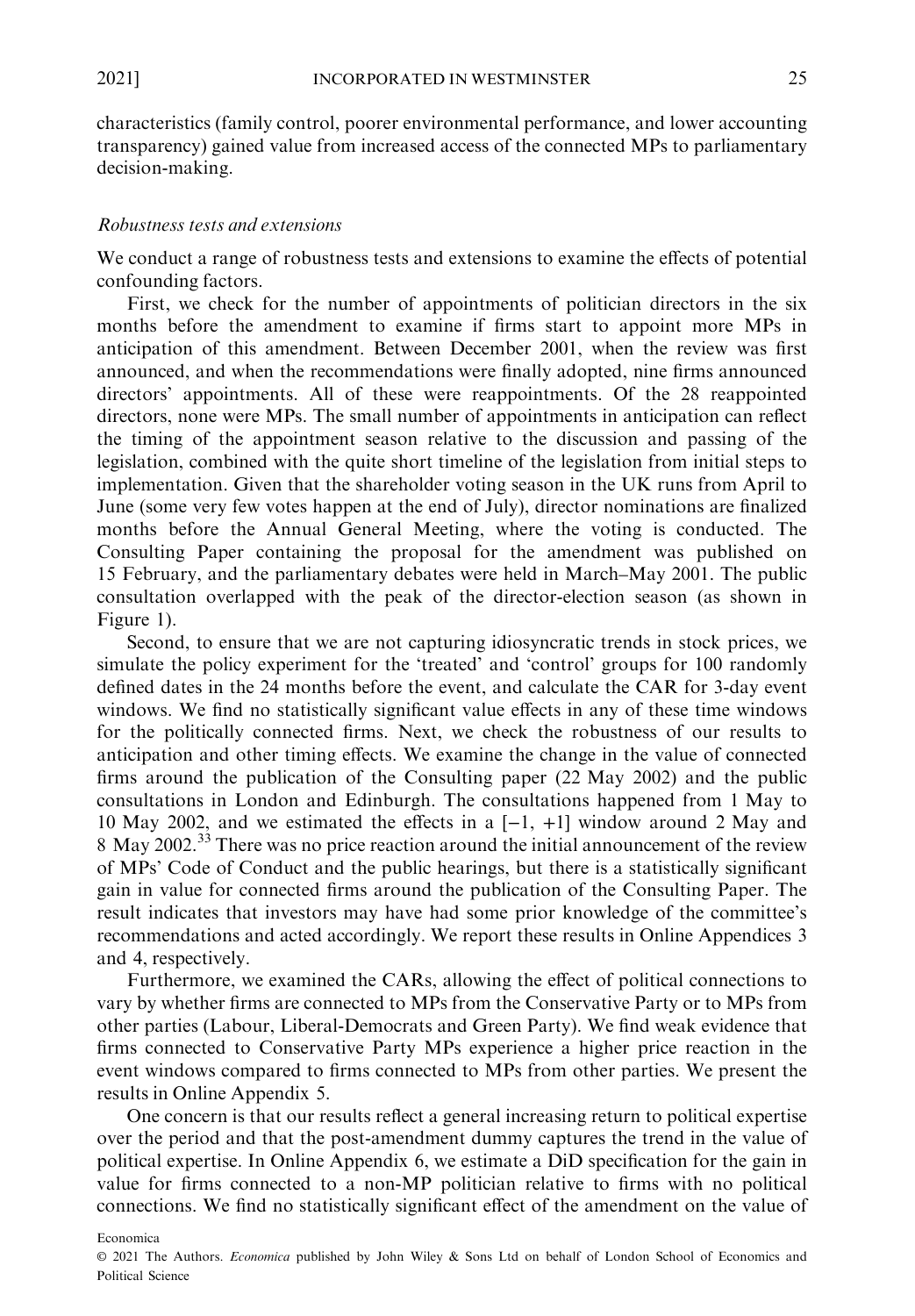|                                                      | Family<br>firm<br>(1) | Low<br><b>CSR</b><br>(2) | High<br><b>GHG</b><br>(3) | Intangible<br>assets<br>(4) | Earnings<br>accruals<br>(5) |
|------------------------------------------------------|-----------------------|--------------------------|---------------------------|-----------------------------|-----------------------------|
| MP Political Connections $*$ Post2002 $*$            | 0.050<br>(0.017)      | 0.017<br>(0.014)         | 0.033<br>(0.015)          | 0.015<br>(0.006)            | 0.011<br>(0.003)            |
| DID estimates, and MP Political Connections<br>dummy | Yes                   | Yes                      | Yes                       | <b>Yes</b>                  | <b>Yes</b>                  |
| Control variables                                    | Yes                   | Yes                      | Yes                       | <b>Yes</b>                  | Yes                         |
| Industry dummies                                     | Yes                   | Yes                      | Yes                       | <b>Yes</b>                  | <b>Yes</b>                  |
| Year dummies                                         | Yes                   | Yes                      | Yes                       | <b>Yes</b>                  | Yes                         |
| N                                                    | 2366                  | 2366                     | 2366                      | 2366                        | 2366                        |
| $R^2$                                                | 0.122                 | 0.212                    | 0.191                     | 0.223                       | 0.232                       |

| TABLE 8                                              |  |
|------------------------------------------------------|--|
| Heterogeneous Effects of the Amendment on Firm Value |  |

#### Notes

Dependent variable: Market to Book Value.

This table presents the heterogeneous treatment effects of the 2002 amendment of the UK Parliamentary regulations. The sample consists of FTSE 350 firms for the period 1999–2005. The dependent variable in all specifications is the Market to Book Value. Each column provides the triple interaction of a firm being politically connected to an MP, a post-amendment dummy and firms with more than 5% family ownership (column (1)); low CSR expenditure (column (2)); high GHG emissions (column (3)); the high proportion of intangible assets as a fraction of total assets (column (4)); and the difference between annual earnings and cash flow from operating activities (column (5)). MP Political Connections is an indicator taking value 1 if an FTSE 350 firm had employed a concurrent member of the UK Parliament on the corporate board as of 1 January 2002; Non-MP Political Connections is an indicator taking value 1 if an FTSE 350 firm had employed a politician who is not a concurrent member of the UK Parliament on the corporate board as of 1 January 2002; Post2002 is an indicator taking value 1 for all years after 2002. All specifications contain the set of lagged control variables as used in Table 3. Robust standard errors are reported in parentheses below the estimates.

these firms compared to the control group. This result suggests that the amendment led to sharp increases in the value and profitability of firms connected specifically to MPs, and our results do not reflect broader increases in the value of general political expertise.

In the results reported in the Online Appendix, we conducted a battery of further robustness tests. First, we estimate the CARs using a market model. Our results remain unchanged. Next, we show that the demand for MP-directors increases in the postamendment period. We examine if firms appoint more MPs as directors or consultants in the post-event period. Online Appendix 8 provides preliminary information on the characteristics of MP-directors before and after the amendment. Additionally, we report limited demographic characteristics for all non-executive directors for comparison. There is some evidence that older MP-directors were appointed in the post-amendment period and were (in the case of those in the House of Commons) elected from more marginal seats.

A stylized result from the corporate board literature is that there are stock price reactions to the appointment of non-executive directors who are valuable to the firm (Defond et al. 2005; Fich and Shivdasani 2012; Dass et al. 2014). If political connections have higher value after the amendment, then the announcement returns should reflect this. We examine the announcement effects for MPs and other non-executive directors (including other politicians, such as MEPs and ex-MPs) in the 2000–1 and 2003–5 periods.<sup>34</sup> We have 114 announcements of MPs' appointment on corporate boards in the 2000–1 period, and 135 announcements of MPs' appointment to corporate boards in the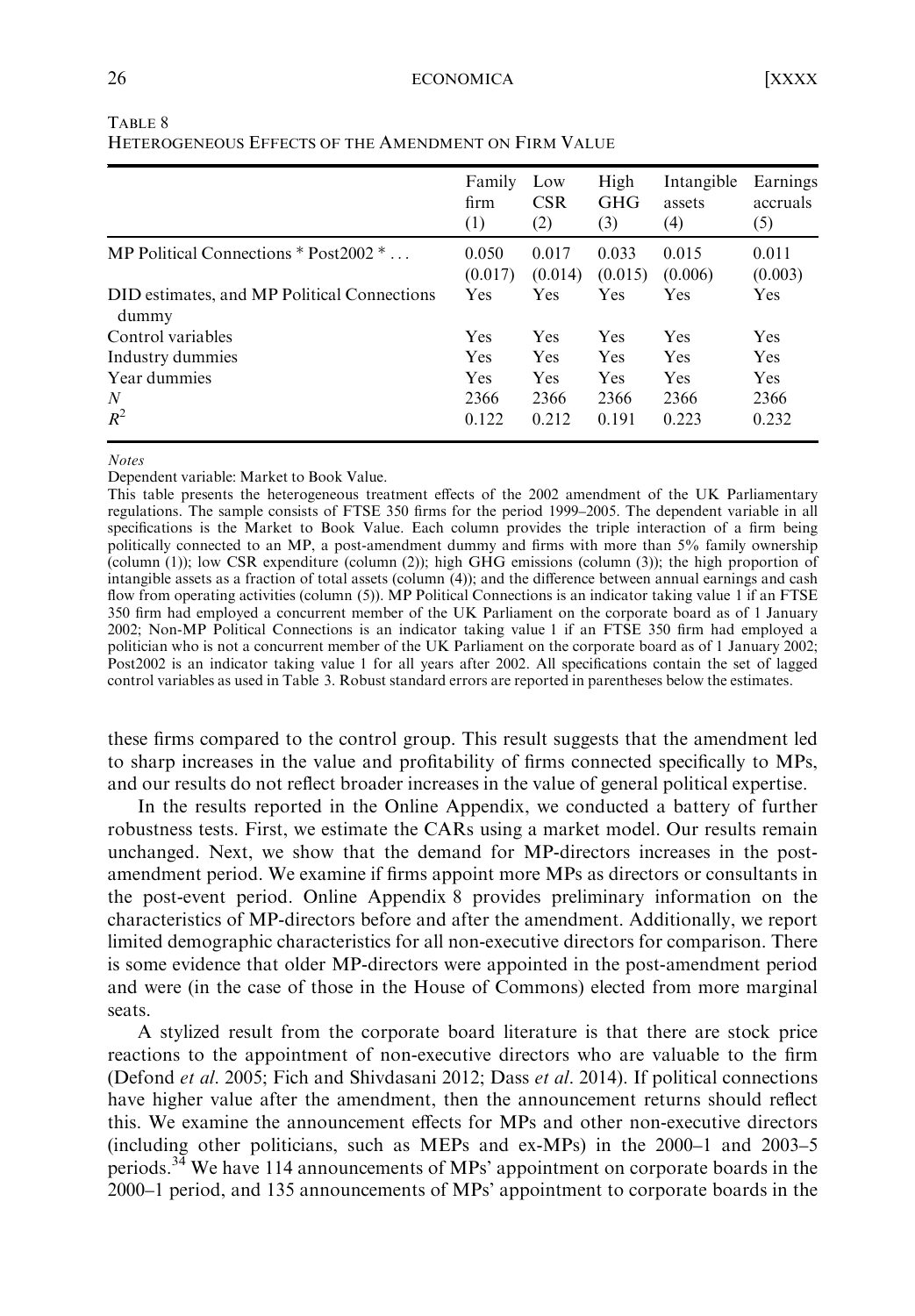2003–5 period.<sup>35</sup> The control group is a random selection of 100 other non-executive appointments in the same period.<sup>36</sup> We find statistically significantly higher announcement returns for MPs in 2003 compared to 2001.

In our baseline estimates, we have focused on all members of the UK Parliament. MPs of both houses are guided by the same Standards of Conduct in Public Life. However, there can be differences in corporate value gains from connections to members of the House of Commons compared to the House of Lords members. We examine the difference in price reaction for firms connected to Commons MPs and those connected to Lords MPs. Firms connected to MPs in the Commons gained in value more than those connected to MPs in the Lords. This result may be driven by the access of members of the lower house to the Commons Select Committees that shadow every government department, and therefore can potentially influence policies more directly.

As a final step, we examine the returns to MPs in the form of income from their corporate affiliations. Increased influence on the political process increased MPs' market value in the labour market for corporate directors. We estimate a difference-indifference model where non-MP non-executive directors form the control group<sup>37</sup> and MP-directors form the treated group. Perhaps unsurprisingly, we find no wage gain for MP-directors relative to other non-executives. Within a given firm's board, non-executive pay varies primarily with the roles of individual directors: that is, chairs of the board and chairs of audit, nomination and remuneration committees are paid more than the other non-executives. MPs are unlikely to take on any of these roles as they require much higher time commitments. In fact, in our sample, there are no MPs in these roles within the boards. It should be noted that returns to individual MPs may take the form of higher post-political career pay in the corporate world that we are unable to detect (Eggers and Hainmueller 2009).

#### V. CONCLUSION

While it is well recognized that political connections are beneficial to large corporations, direct evidence on whether those benefits reflect political influence or the general expertise of the connected politicians is less common. This paper focuses on a shock to the value of existing political connections for UK firms due to an amendment to parliamentary regulations. A unique feature of this context is that it allows us to track the actions of politicians with corporate connections within the parliamentary setup after the amendment. We also examine corporate political strategies of firms by investigating trade-offs between direct access to MPs and corporate political donations.

We demonstrate that firms with existing connections to MPs experienced positive abnormal returns around the date of the amendment (14 May 2002), and subsequently gains in value. These financial effects were absent for firms connected to non-MP politicians in the same period. After the amendment, MPs were increasingly likely to have a corporate affiliation than other politicians, and markets reacted more positively to these new MP-director appointments. Moreover, connected MPs became, relative to other MPs, more likely to be members of parliamentary select committees and had higher attendance at these committee meetings. Committee memberships provide MPs with direct access to influence the drafting of legislation, over and above their right to vote on it. The increased access of MPs to lawmaking is associated with a reduced political donation by connected firms following this amendment. The returns to increased political access are statistically and economically significant for firms where influence is more important, for instance, those with concentrated (family) ownership, low attention

Economica

© 2021 The Authors. Economica published by John Wiley & Sons Ltd on behalf of London School of Economics and Political Science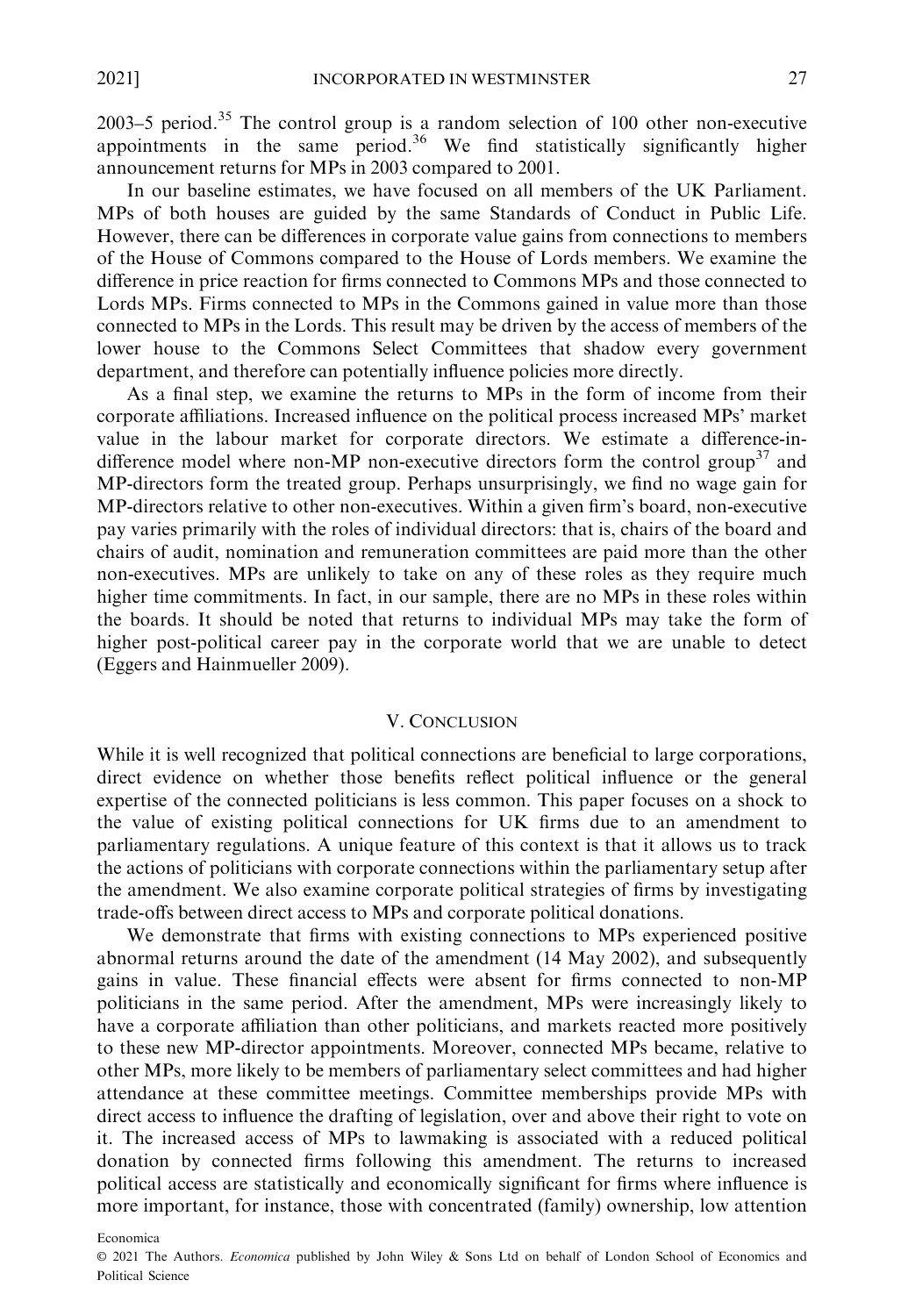28 ECONOMICA [XXXX

to corporate and social responsibility, poorer environmental performance, and less transparent accounting practices.

The role of corporate leaders in influencing democratic processes is increasingly coming under scrutiny. Our results have implications for the design of policy aimed at regulating and restricting these political and corporate interactions, particularly considering the substitution between the different forms of corporate political connections.

#### ACKNOWLEDGMENTS

We thank Timothy Besley (Editor) and three anonymous referees for their helpful guidance during the review process. We also thank the participants at the Work, Pensions and Employment Group Conference, seminar participants at the Norwegian University of Science and Technology, University of Groningen, University of Lund, Universite Libre de Bruxelles, Statistics Norway, the ´ University of Vienna, the 2018 Colloquium of Personnel Economists in Munich, EP@L Workshop, and the 2019 European Association of Labour Economics meetings. We are grateful to Renée Adams, Tommy Andersson, Bruno Biais, Manuel Bagues, Jordi Blanes i Vidal, Patricia Boyallian, Alex Bryson, Sudipto Dasgupta, Mirko Draca, Shubhashish Gangopadhyay, Harry Garretsen, Nicholas Gavoille, Gunes Gokemn, Egle Karmaziene, Elizabeth Kempf, James Rockey, David Schoenherr and Catherine Thomas for their comments and suggestions. Simon Spavound and Peng Zhang provided excellent research assistance. Previous versions of this paper were circulated with the title 'Bringing connections onboard: the value of political influence'.

#### **NOTES**

- 1. The motivation for the amendment was that the rule led to members with better knowledge from the industry being excluding from contributing to parliamentary debates. For instance, one member of the Opposition argued that since he is a farmer himself and represents a rural constituency with farming interests, he should be allowed to initiate proceedings related to agriculture, notwithstanding his affiliation with an agricultural corporation. The Committee on Standards in Public Life shared this view that the 1995 Resolution was 'operating unnecessarily harshly' (The Stationery Office 2002).
- 2. Initiating parliamentary proceedings includes presenting a bill, presenting a petition, tabling and asking parliamentary questions, seeking to initiate an adjournment (or other) debates, tabling or moving any motion and amendment to a bill, proposing a draft report, or moving an amendment to a draft report, in a select committee, etc.
- 3. Such regulations may not be entirely exogenous and there are some expectations leading to the day of the event. If that is the case, then the regulation change will be priced in the securities of the affected firms and will lead to a conservative bias in our estimates. In the empirical analysis, we examine the robustness of our results to anticipation effects, and a range of falsification tests.
- 4. For a detailed description of the UK legislative process, see [https://www.parliament.uk/about/how/laws/](https://www.parliament.uk/about/how/laws/passage-bill/commons/coms-commons-comittee-stage) [passage-bill/commons/coms-commons-comittee-stage](https://www.parliament.uk/about/how/laws/passage-bill/commons/coms-commons-comittee-stage) (accessed 5 October 2021).
- 5. There is some anecdotal evidence that MPs with prior experience of being members of parliamentary select committees were in high demand in the market for corporate directors after the amendment. For example, Quentin Davies, who was in the Treasury Committee from 1995 to 1998, was appointed by Lloyds Bank in 2004. MPs with corporate affiliations were also appointed to parliamentary select and joint committees: Kenneth Clarke, who held directorships in Alliance UniChem (now Alliance Healthcare) and British American Tobacco in May 2002, was appointed to the joint committee on Tax Law Rewrite in December 2002.
- 6. The concerns about MPs' conflicts of interest since the 2002 regulation was reflected in the Ninth Report of the Standards and Privileges Committee in 2010, whereby they recommended that the rules be revisited in light of the evidence of conflict of interest regarding the corporate affiliation of MPs. For example, the Chairman of the Climate Change Select Committee of the Parliament as of 2011 was also concurrently a director of three renewable-energy companies.
- 7. To cite an example of overlapping corporate and legislative interests, the Rt Hon. Nigel Evans was on the board of several telecommunications companies (such as Newsmax.com) in 2003, and in the same period he was a member of the Trade and Industry Committee, which collected evidence and produced the consultation paper that formed the basis of the Communications Act 2003. This act aimed to 'make provision about the regulation of the provision of electronic communications networks and services and of the use of the electro-magnetic spectrum; to make provision about the regulation of broadcasting and of the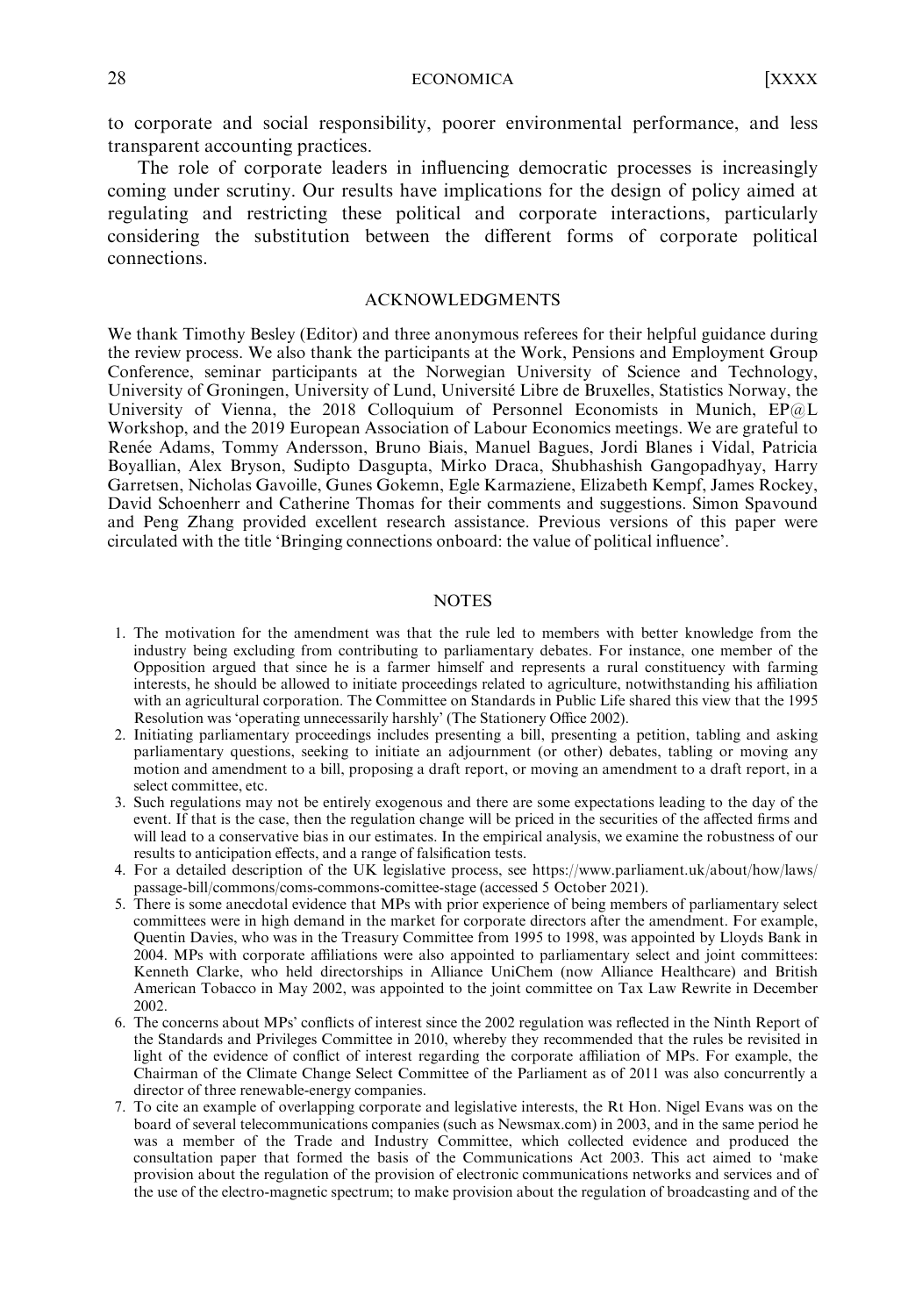provision of television and radio services; to make provision about mergers involving newspaper and other media enterprises'.

- 8. Recent papers show that debt financing of political campaigns and corporate philanthropy can be used by corporations to gain political access (Ovtchinnikov and Valta 2021; Bertrand et al. 2018).
- 9. Naturally, it would be interesting to understand the effect of the original publication of the 1995 report on firm outcomes and behaviour. Unfortunately, data on board composition for UK firms prior to 1999 is both incomplete and not digitized.
- 10. The UK Parliamentary Guide entitled Guide to the Rules relating to the Conduct of Members (HC 735) is available at [https://publicofficialsfinancialdisclosure.worldbank.org/sites/fdl/files/assets/law-library-files/](https://publicofficialsfinancialdisclosure.worldbank.org/sites/fdl/files/assets/law-library-files/United%2520Kingdom_Guide%2520to%2520Rules%2520relating%2520to%2520MPs%2520conduct_2009%2520amended%25202010_en.pdf) [United%20Kingdom\\_Guide%20to%20Rules%20relating%20to%20MPs%20conduct\\_2009%20amended](https://publicofficialsfinancialdisclosure.worldbank.org/sites/fdl/files/assets/law-library-files/United%2520Kingdom_Guide%2520to%2520Rules%2520relating%2520to%2520MPs%2520conduct_2009%2520amended%25202010_en.pdf)  $\%$ 202010 en.pdf (accessed 5 October 2021).
- 11. In 1995, the Office of the Parliamentary Commissioner for Standards was set up for investigating breaches of the Code of Conduct. When the Commissioner finds a relatively minor breach of the rules, the concerned MP can agree to apologise and take necessary actions to put matters right. In the event of a more serious breach of the rules, the findings of the internal investigations are reported to the Committee on Standards (a cross-party select committee of MPs), which then makes recommendations for appropriate actions.
- 12. For example, a delay in committee appointments may have affected parliamentary activities leading up to UK's withdrawal from the European Union (White 2020).
- 13. The exact formula used to allocate the select committee chairs to each party is kept as classified information by the Parliament.
- 14. Legally, the Public Accounts Committee must always be chaired by an Opposition member. Treasury, Defence and Foreign Affairs are usually taken by the party that forms the government.
- 15. The elections were held in May 2005, after the financial year ended in March 2005.
- 16. 'Lord' titles are awarded for achievement in the political sphere but can sometimes be inherited. Only two hereditary peers had a corporate directorship and/or consulting role in a FTSE 350 firm in 2002. We exclude them from our sample.
- 17. As discussed later, there is no significant increase in the number of politically connected firms from 2001 to 2002, which also mitigates the concern of anticipation effects in director recruitment.
- 18. The appointments of politicians to boards are sometimes referred to as Advisors or Consultants. These roles, like that of the directors, are reappointed annually.
- 19. A significant majority of the sample of firms had a maximum of one MP on the board at any given year. There are only 6 firm–year observations with more than one MP-director, pertaining to two firms.
- 20. For example, the Exiting the European Union Select Committee was instituted in 2017 to deal with issues related to UK's withdrawal from the EU.
- 21. A schema of the data extraction process is provided in Online Appendix 1. The minutes of meetings prior to 2006 are not consistently digitally archived. The lack of digitized data limits the scope of textual analysis of the contents. We note this as an avenue for future research.
- 22. The year 2001 was the year of a general election in the UK, which may lead to bunching of political donations before the election. In our sample, we include both pre-poll and post-poll donations for the year 2001. Data on political donations are available only from 2001. This follows the introduction of the Political Parties, Elections and Referendums Act 2000.
- 23. It is possible that corporate political donations do not adequately capture the monetary transfers between firms and the parties. Disclosure of corporate loans and the terms of these loans to political parties have been widely debated in the UK in the lead up to the 2006 general election. Unfortunately, the disclosure requirements of political loans were not well formed during our sample period.
- 24. We also use an alternative estimation window of −250 to −15 days to avoid potential contamination by the public hearings in London and Edinburgh in early May 2002. Doing so does not change our results qualitatively.
- 25. In May 2002, the legislation passed in the UK Parliament included the Football Disorder Act, Electoral Fraud Act, National Heritage Act and Commonhold and Leasehold reform.
- 26. An additional issue is that our event occurs in May 2002, which is in the middle of the calendar year. Therefore there is no straightforward choice of whether to characterize 2002 as a treatment year or a control year. In the UK, the corporate tax cycle runs from 1 April to 31 March, which is also the most common accounting cycle. As a result, 22 May is close to the beginning of the accounting year, and we choose to use the financial year 2002–3 as a treatment year.
- 27. We explore the robustness of our results to alternative specifications, including treatment-specific time trends.
- 28. In the two tests on parliamentary activities, the sample consists of MPs in the House of Commons, and Cabinet members are excluded because they do not hold concurrent outside appointments.
- 29. Even though the recommendations of the Standards in Public Life broadly apply to UK MEPs and members of the Scottish Parliament and the Welsh and Northern Irish Assemblies, the change in regulation on participation of Members in parliamentary procedures applies only to politicians in Westminster. Other politicians are bound by the regulations of the Houses and Assemblies that they attend.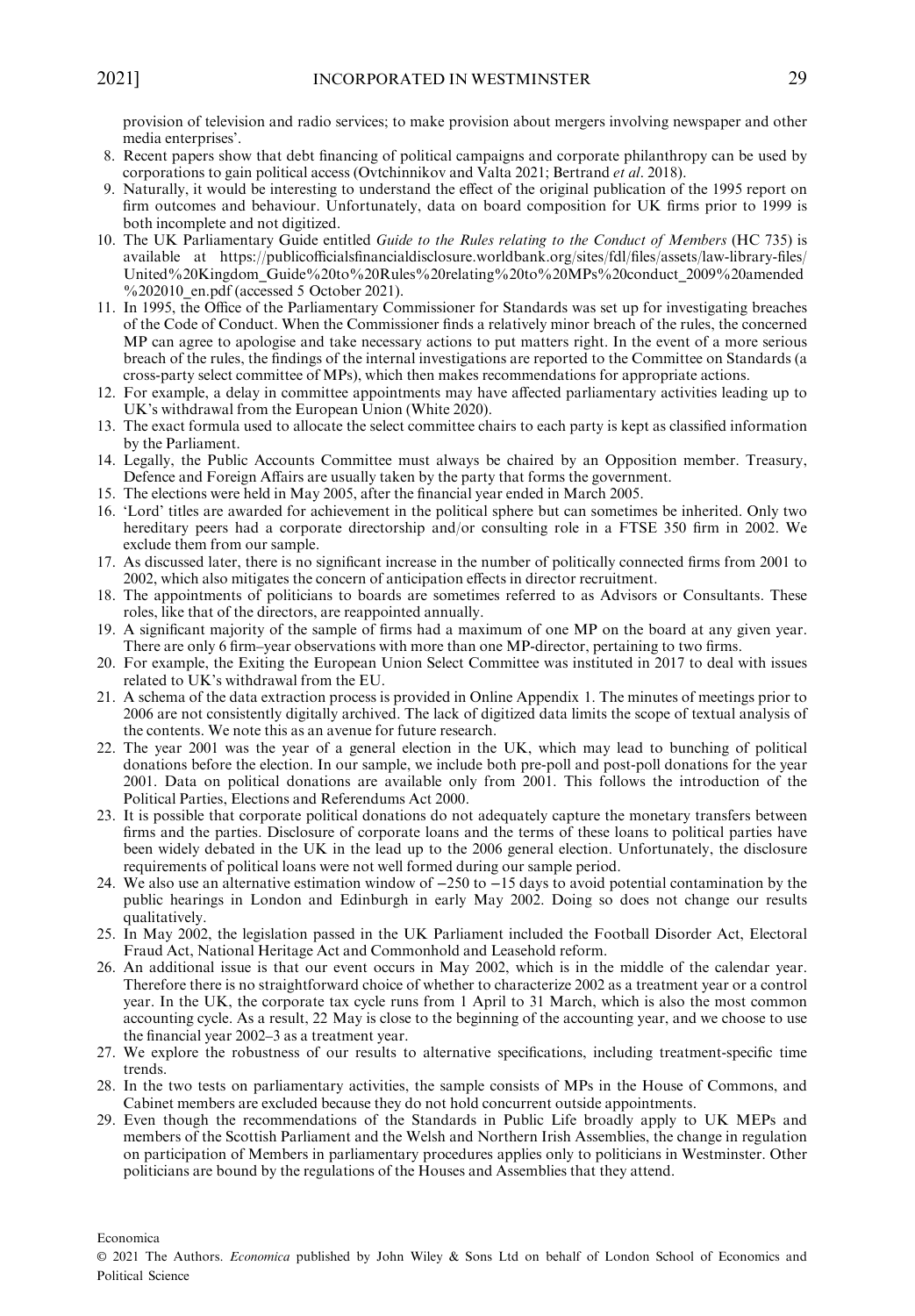#### 30 ECONOMICA [XXXX

- 30. In extrapolating the MTBV to dates prior to the year 1999, we make the assumption that firms with MP connections in 1999 also had this connection in 1997. This is because there are no reliable data on board composition data prior to 1999.
- 31. We find similar results for Total Shareholder Returns.
- 32. The initial round of appointments to select committees happens in the first few weeks of a new parliament. In principle, select committee members can remain until the end of the parliamentary cycle, but in practice, the membership of committees frequently changes (UK Parliament 2021).
- 33. Within the eight-day period of public hearings in London and Edinburgh, we choose two randomly selected days as the event dates. Our results are robust to the choice of event days within the eight-day period.
- 34. Data on board appointments prior to 2001 are incomplete, and the exact dates are not systematically recorded.
- 35. MPs appointed in the year 2002 are omitted from the baseline estimates.
- 36. We exclude all announcements of multiple director appointments, or appointments surrounding a major event for the firm.
- 37. We include MEPs and ex-MPs who are non-executive directors in the control group.

### **REFERENCES**

- ACEMOGLU, D., JOHNSON, S., KERMANI, A., KWAK, J. and MITTON, T. (2016). The value of connections in turbulent times: evidence from the United States. Journal of Financial Economics, 121(2), 368–91.
- AGRAWAL, A. and KNOEBER, C. R. (2001). Do some outside directors play a political role? Journal of Law and Economics, 44(1), 179–98.
- AKEY, P. (2015). Valuing changes in political networks: evidence from campaign contributions to close congressional elections. Review of Financial Studies, 28(11), 3188–223.
- AMORE, M. D. and BENNEDSEN, M. (2013). The value of local political connections in a low-corruption environment. Journal of Financial Economics, 110(2), 387–402.
- BALTRUNAITE, A. (2020). Political contributions and public procurement: evidence from Lithuania. *Journal of* the European Economic Association, 18(2), 541–82.
- BECKER, J., PEICHL, A. and RINCKE, J. (2009). Politicians' outside earnings and electoral competition. Public Choice, 140(3–4), 379–94.
- BENTON, M. and RUSSELL, M. (2013). Assessing the impact of parliamentary oversight committees: the select committees in the British House of Commons. Parliamentary Affairs, 66(4), 772–97.
- BERTRAND, M., BOMBARDINI, M., FISMAN, R. and TREBBI, F. (2018). Tax-exempt lobbying: corporate philanthropy as a tool for political influence. NBER Working Paper no. 24451.
- BIGURI, K. and STAHL, J. (2020). Who pays a visit to Brussels? The firm value of cross-border political access to European Commissioners. LawFin Working Paper no. 9.
- BORISOV, A., GOLDMAN, E. and GUPTA, N. (2016). The corporate value of (corrupt) lobbying. Review of Financial Studies, 29(4), 1039–71.
- BRAGGION, F. and MOORE, L. (2013). The economic benefits of political connections in late Victorian Britain. Journal of Economic History, 73(1), 142-76.
- BUNKANWANICHA, P. and WIWATTANAKANTANG, Y. (2009). Big business owners in politics. Review of Financial Studies, 22(6), 2133–68.
- COOPER, M. J., GULEN, H. and OVTCHINNIKOV, A. V. (2010). Corporate political contributions and stock returns. Journal of Finance, 65(2), 687–724.
- DASS, N., KINI, O., NANDA, V., ONAL, B. and WANG, J. (2014). Board expertise: do directors from related industries help bridge the information gap? Review of Financial Studies, 27(5), 1533–92.
- DEFOND, M. L., HANN, R. N. and HU, X. (2005). Does the market value financial expertise on audit committees of boards of directors? Journal of Accounting Research, 43(2), 153–93.
- DI GIULI, A. and KOSTOVETSKY, L. (2014). Are red or blue companies more likely to go green? Politics and corporate social responsibility. Journal of Financial Economics, 111(1), 158–80.
- DINC<sub>z</sub>, I. S. (2005). Politicians and banks: political influences on government-owned banks in emerging markets. Journal of Financial Economics, 77(2), 453–79.
- DJANKOV, S., LA PORTA, R., LOPEZ-DE-SILANES, F. and SHLEIFER, A. (2010). Disclosure by politicians. American Economic Journal: Applied Economics, 2(2), 179–209.
- DUCHIN, R. and SOSYURA, D. (2012). The politics of government investment. Journal of Financial Economics, 106(1), 24–48.
- EGGERS, A. C. and HAINMUELLER, J. (2009). MPs for sale? Returns to office in postwar British politics. American Political Science Review, 103(4), 513–33.
- FACCIO, M. (2006). Politically connected firms. American Economic Review, 96(1), 369–86.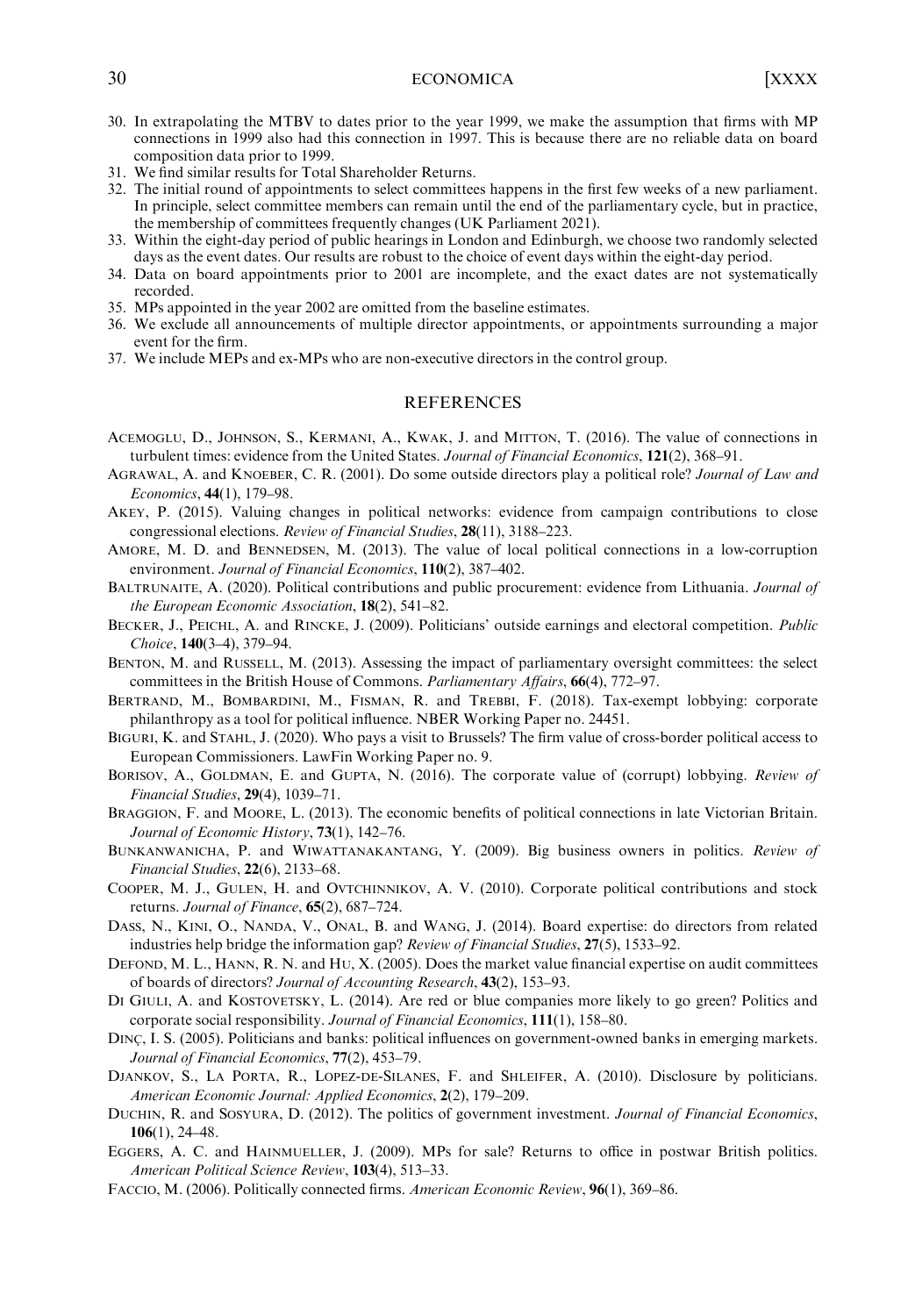- 2021] INCORPORATED IN WESTMINSTER 31<br>— MASULIS, R. W. and McCONNELL, J. J. (2007). Political connections and corporate bailouts. *Journal of* Finance, 61(6), 2597–635.
- and PARSLEY, D. C. (2009). Sudden deaths: taking stock of geographic ties. Journal of Financial and Quantitative Analysis, 44(3), 683–718.
- FICH, E. M. and SHIVDASANI, A. (2012). Are busy boards effective monitors? In S. Boubaker, B. D. Nguyen and D. K. Nguyen (eds), Corporate Governance. Berlin: Springer, pp. 221–58.
- FISMAN, R. (2001). Estimating the value of political connections. American Economic Review, 91(4), 1095–102.
- FRANZESE, R. J. Jr (2002). Electoral and partisan cycles in economic policies and outcomes. Annual Review of Political Science, 5(1), 369–421.
- FULMER, S., KNILL, A. M. and YU, X. (2012). Political contributions and the severity of government enforcement. Unpublished manuscript, Florida State University.
- GAGLIARDUCCI, S., NANNICINI, T. and NATICCHIONI, P. (2010). Moonlighting politicians. Journal of Public Economics, 94(9–10), 688–99.
- GEYS, B. and MAUSE, K. (2013). Moonlighting politicians: a survey and research agenda. Journal of Legislative Studies, 19(1), 76–97. GEYS, B. and MAUSE, K. (2013). Moonlighting politicians: a survey and research agenda. Journal of Legislative Studies, 19(1), 76–97.<br>GOLDMAN, E., ROCHOLL, J. and So, J. (2009). Do politically connected boards affect firm v
- GOLDMAN, E., ROCHOLL, J. and SO, J. (2009). Do politically connected boards affect firm value? Review of Financial Studies, 22(6), 2331–60.

Review of Finance, 17(5), 1617–48.

- HOMROY, S. and SLECHTEN, A. (2019). Do board expertise and networked boards affect environmental performance? Journal of Business Ethics, 158(1), 269–92.
- HOUSTON, J. F., JIANG, L., LIN, C. and MA, Y. (2014). Political connections and the cost of bank loans. Journal of Accounting Research, 52(1), 193–243.
- JAYACHANDRAN, S. (2006). The Jeffords effect. Journal of Law and Economics, 49(2), 397–425.
- KAPLAN, E., SPENKUCH, J. L. and YUAN, H. (2018). Natural disasters, moral hazard, and special interests in Congress. Cesifo Working Paper no. 7048.
- KHWAJA, A. I. and MIAN, A. (2005). Do lenders favor politically connected firms? Rent provision in an emerging financial market. Quarterly Journal of Economics, 120(4), 1371-411.
- KLUVER, H. (2009). Measuring interest group influence using quantitative text analysis. European Union Politics, 10(4), 535–49.
- KOLARI, J. W. and PYNNÖNEN, S. (2010). Event study testing with cross-sectional correlation of abnormal returns. Review of Financial Studies, 23(11), 3996–4025.
- LESTER, R. H., HILLMAN, A., ZARDKOOHI, A. and CANNELLA, A. A. Jr (2008). Former government officials as outside directors: the role of human and social capital. Academy of Management Journal, 51(5), 999–1013.
- MORGAN, B. (2001). General Election results, 7 June 2001. Research Paper no. 01/54, House of Commons Library.
- NEWMAN, M. (2011). Concerns over questions asked by MPs with business interests. Bureau of Investigative Journalism, 21 October; available online at [https://www.thebureauinvestigates.com/stories/2011-10-21/](https://www.thebureauinvestigates.com/stories/2011-10-21/concerns-over-questions-asked-by-mps-with-business-interests) [concerns-over-questions-asked-by-mps-with-business-interests](https://www.thebureauinvestigates.com/stories/2011-10-21/concerns-over-questions-asked-by-mps-with-business-interests) (accessed 11 October 2021).
- NIESSEN, A. and RUENZI, S. (2010). Political connectedness and firm performance: evidence from Germany. German Economic Review, 11(4), 441–64.

NORRIS, P. (1996). Women politicians: transforming Westminster? Parliamentary Affairs, 49(1), 89–103.

- OVTCHINNIKOV, A. V. and VALTA, P. (2021). Self-funding of political campaigns. HEC Paris Research Paper no. FIN-2016-1165.
- ROBERTS, B. E. (1990). A dead senator tells no lies: seniority and the distribution of federal benefits. American Journal of Political Science, 34(1), 31-58.
- SCHOENHERR, D. (2019). Political connections and allocative distortions. Journal of Finance, 74(2), 543–86.
- SHLEIFER, A. and VISHNY, R. W. (1994). Politicians and firms. Quarterly Journal of Economics, 109(4), 995-1025.
- SLOAN, R. G. (1996). Do stock prices fully reflect information in accruals and cash flows about future earnings? Accounting Review, 71(3), 289–315.
- SNYDER, J. M. Jr (1992). Committee power, structure-induced equilibria, and roll call votes. American Journal of Political Science, 36(1), 1–30.
- THE STATIONERY OFFICE (2002). Standards of Conduct in the House of Commons; available online at [https://](https://assets.publishing.service.gov.uk/government/uploads/system/uploads/attachment_data/file/336882/8thInquiry_Fullreport.pdf) [assets.publishing.service.gov.uk/government/uploads/system/uploads/attachment\\_data/file/336882/](https://assets.publishing.service.gov.uk/government/uploads/system/uploads/attachment_data/file/336882/8thInquiry_Fullreport.pdf) [8thInquiry\\_Fullreport.pdf](https://assets.publishing.service.gov.uk/government/uploads/system/uploads/attachment_data/file/336882/8thInquiry_Fullreport.pdf) (accessed 5 November 2021).
- TRANSPARENCY INTERNATIONAL (2019). Corruption Perceptions Index 2019.